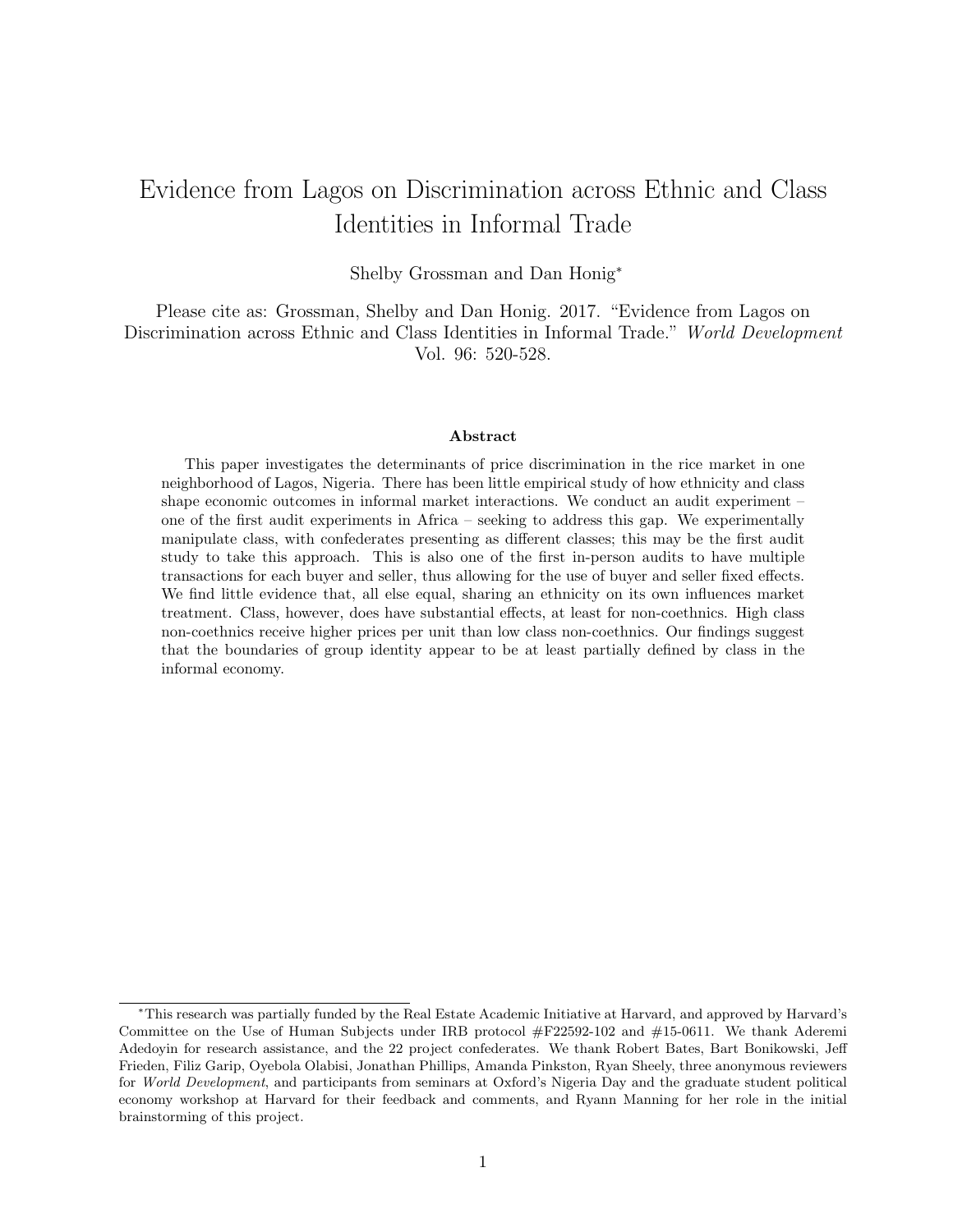## 1 Introduction

There is substantial evidence that discrimination is a central driver of economic disparities, particularly as regards race [\(Darity and Mason, 1998;](#page-22-0) [Moss and Tilly, 2001;](#page-24-0) [Pager and Quillian, 2005;](#page-25-0) [Wilson, 1996\)](#page-26-0). We know surprisingly little, however, about the extent to which discrimination occurs based solely on characteristics of one individual or rather based on the intersection of two individuals' characteristics, for example the shared identity (or lack thereof) between buyers and sellers. We also know little about which potential bases for discriminatory treatment (race, religion, ethnicity, gender, class, etc.) dominate, or how these identities interact.

In this article we focus on informal economy interactions between members of different groups, where which are the relevant "groups" remains an open question. Prior studies about casual interactions focus on their consequences, ignoring the critical prior question: what actually happens in these interactions, and why? Our study asks: On what dimensions does differential treatment occur in casual interactions and what motivates it? When and where are certain identities salient, and are these underpinned by taste-based or rational economic calculations? We further analyze how the nature of differential treatment in casual interactions compares to differential treatment in more political interactions, such as cooperation in collective action problems and vote choice.

One emerging method of studying the dynamics of discrimination is with in-person audits (e.g. [Pager, Western and Bonikowski, 2009\)](#page-25-1). Audits are increasingly in use in political science [\(Adida,](#page-20-0) [Laitin and Valfort, 2010;](#page-20-0) [McClendon, N.d.;](#page-24-1) [Michelitch, 2015\)](#page-24-2). There are a number of advantages to audits, not least of which is the generation of causally identified findings which can complement qualitative work and provide context for the generation of new theory [\(Pager, 2007\)](#page-24-3). We conduct an audit experiment in a densely populated neighborhood in Lagos, Nigeria in the retail rice market to test hypotheses about differential treatment in casual interactions. Confederates visit rice sellers dressed to look like they come from a medium/high socioeconomic (SES) group or a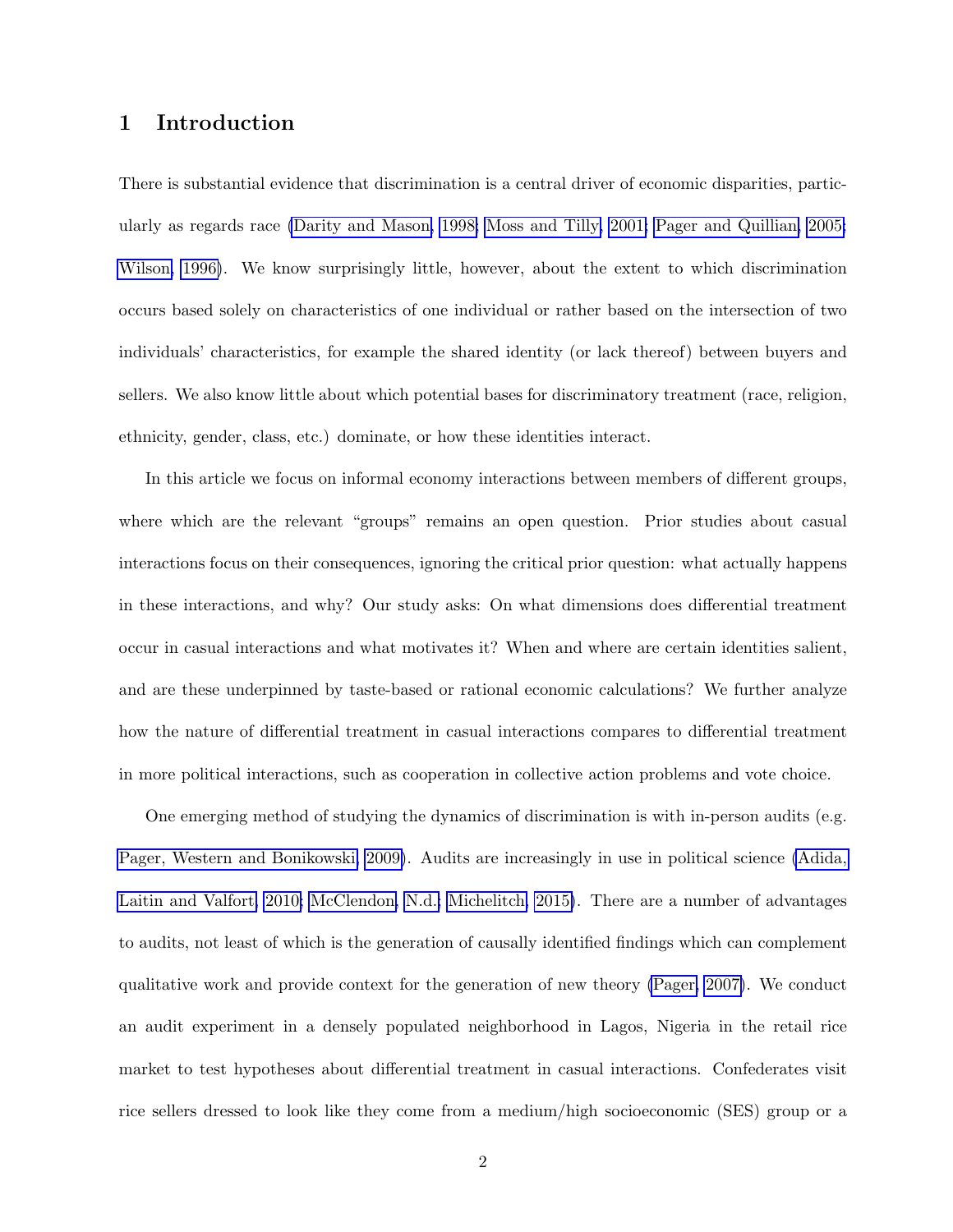low socioeconomic group, greeting the seller in the language of one of two large ethnic groups in Nigeria. Confederates inquire into the price of rice, and purchase a pre-determined quantity. We record both the quoted price and weight of rice received. We conducted the audit with 464 interactions, a sample size that far exceeds similar city-level housing audits conducted in America (e.g. [Turner et al., 2002\)](#page-25-2).

Our central findings are that buyer socioeconomic status rather than ethnic match drives discrimination. This class effect, however, only rises to conventional levels of statistical significance among those who are not of the same ethnicity as the seller. Non-coethnics are penalized by class; high class non-coethnics receive higher prices per unit than low class non-coethnics. The findings are more ambiguous for coethnics of the seller. While the effect for coethnics and the effect for non-coethnics are not themselves statistically significantly different from one another, this leaves open whether all buyers, or only non-coethnics, are affected by class penalties.

A limitation of in-person audits, which have been concentrated in the US, particularly in the housing (1977 Housing Market Practices Survey; 2000 Housing Discrimination Study) and employment (e.g. [Pager, Western and Bonikowski, 2009\)](#page-25-1) markets, is that the salient features in these audits – most commonly race – cannot be manipulated experimentally. This leaves studies vulnerable to the critique that there are characteristics of confederates unobserved by researchers that thus cannot be matched on, and that these unobserved characteristics could be driving the observed effect [\(Guryan and Charles, 2013;](#page-23-0) [Heckman, 1998\)](#page-23-1). This has led many social scientists to conduct correspondence audits, where inquiries are made by (for example) email, where identity can be manipulated experimentally (e.g. [Galarza and Yamada, 2014\)](#page-22-1). These audits are vulnerable to another set of criticisms regarding the relevance of these contexts, given that, for example, few job seekers find employment in this manner (relying instead on personal contact and connections), and there are few domains outside of employment where consequential discrimination might occur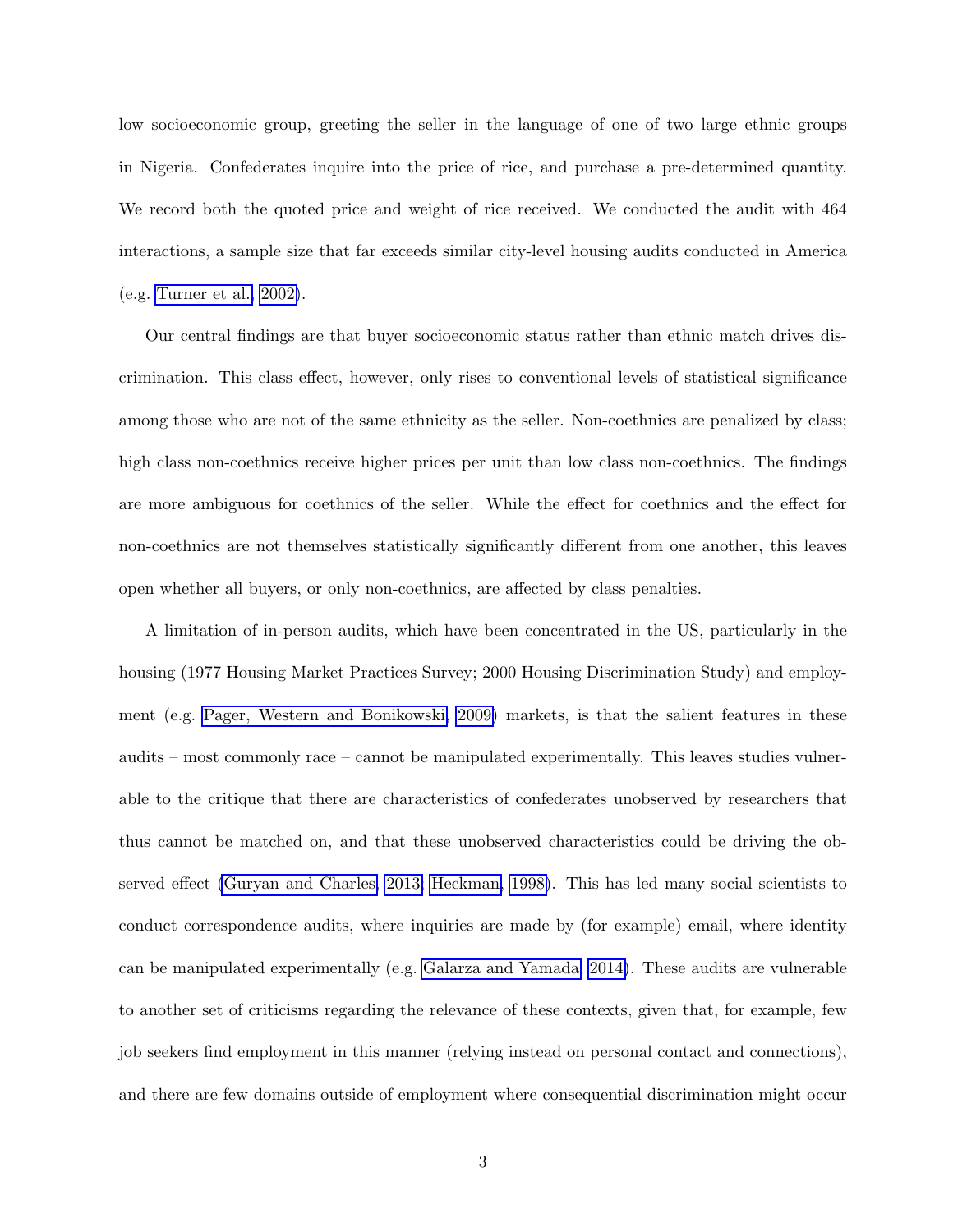without face to face interactions.

Our audit study is designed partly to address the criticism of unobserved confederate characteristics without sacrificing the critical in-person component. By experimentally manipulating class we mitigate potential bias related to unobserved confederate characteristics as regards class. Ethnicity, however, is not experimentally manipulated; as such the Heckman [\(1998\)](#page-23-1) critique still pertains, and interpretation of findings as regards ethnicity should be considered in the context of potentially heterogeneous unobserved confederate characteristics.

In Nigeria, as in several other African countries, ethnicity is the most salient identity for a large plurality of citizens.<sup>1</sup> In Lagos, Yoruba and Igbo identities are extremely salient, and these two groups have frequently antagonistic relations. The state government has been controlled by Yorubas for over 15 years, and  $82\%$  of Igbos in Lagos report feeling like the government always, often, or sometimes treats them unfairly due to their ethnicity (Afrobarometer 2014-2015). In this sense Lagos is similar to many other African contexts where ethnicity is an important identity.

With the literature on the consequences of ethnic salience focusing on relatively infrequent political outcomes such as cooperation around public goods and vote choice (e.g. [Alesina, Baqir](#page-20-1) [and Easterly, 1999;](#page-20-1) [Bratton, Bhavnani and Chen, 2012;](#page-21-0) [Carlson, 2015;](#page-21-1) [Dionne, 2015;](#page-22-2) [Habyarimana](#page-23-2) [et al., 2009;](#page-23-2) [Miguel and Gugerty, 2005\)](#page-24-4), we know little about differential treatment<sup>2</sup> and identity salience in casual interactions in the informal sector, this despite an emerging literature on the political economy of the informal sector (e.g. [Auerbach, 2016;](#page-20-2) [Cross, 1998;](#page-21-2) [Gill et al., 2012;](#page-23-3) [Holland,](#page-23-4) [2016;](#page-23-4) [Levitt and Venkatesh, 2000;](#page-24-5) [Nordman, Rakotomanana and Roubaud, 2012;](#page-24-6) [Williams, Shahid](#page-26-1) and Martínez,  $2016$ ). In interactions with businesses that are informal – i.e. not registered with all relevant levels of government – prices are typically not listed, leading to substantial space for discretionary treatment.<sup>3</sup>

Though these casual interactions are sometimes called "superficial" [\(Amir, 1969;](#page-20-3) [Sigelman et al.,](#page-25-3)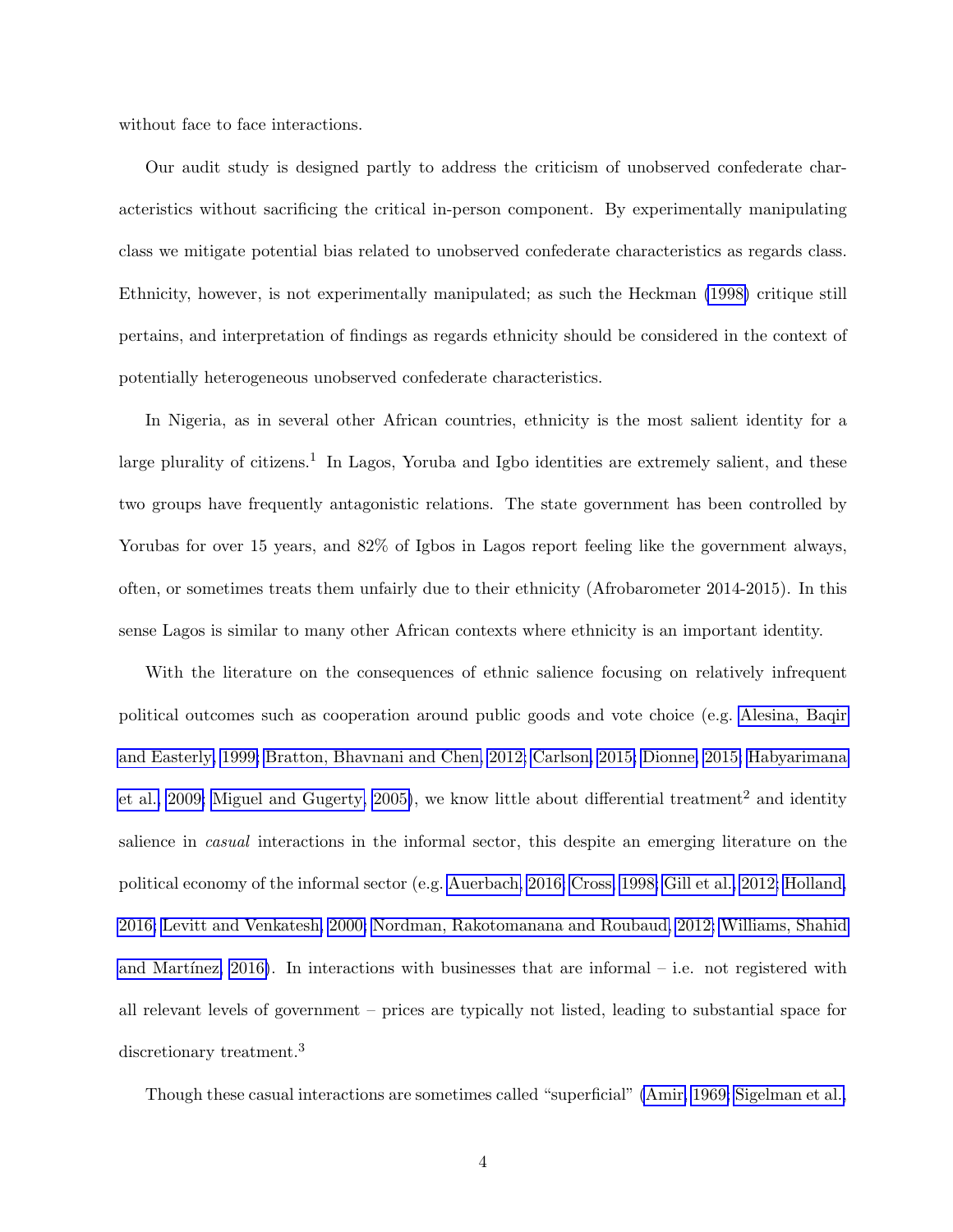[1996\)](#page-25-3), they matter for many reasons. Depending on context, casual interactions can remove or exacerbate stereotypes [\(Allport, 1954;](#page-20-4) [Bobo, 1999;](#page-21-3) [Putnam, 2007;](#page-25-4) [Stolle, Soroka and Johnston, 2008\)](#page-25-5). Casual interactions can impede or facilitate more intimate forms of cross-group engagement, such as friendship [\(Mann, 1959;](#page-24-7) [Williams, Dean and Suchman, 1964\)](#page-26-2). They can be necessary for crossgroup associational forms of engagement [\(Varshney, 2001\)](#page-25-6) which can prevent violent conflict, yet they might also exacerbate inter-group tensions as individual casual interactions might incentivize a group to work harder to maintain group boundaries [\(Forbes, 2004\)](#page-22-3). Though there is debate about causal mechanisms, a vast inter-disciplinary literature argues that social trust promotes economic development [\(Dearmon and Grier, 2009;](#page-22-4) [Fukuyama, 2001;](#page-22-5) [Woolcock and Narayan, 2000\)](#page-26-3). As such, the nature of the frequent casual interactions that take place in the informal economy should not be ignored.

The nature of identity and political mobilization has long been a topic of political science theorizing. From Varshney's [\(2001\)](#page-25-6) associational engagement to Putnam's [\(2002\)](#page-25-7) bridging social capital, the notion that inter-group contact can promote peace and responsive governance has become an under-explored premise of both political science theorizing and external international development interventions, which often focus on fostering cross-group engagement. It is not clear this always need be the case; being treated less well by individuals unlike you may strengthen ingroup identification and exacerbate out-group antipathies. Political appeals to class and ethnicity (for example) are often at cross-purposes, and which will be more successful depends on identity salience; this has substantial implications for the redistributive effects of democracy [\(Huber, 2013\)](#page-23-5).<sup>4</sup> These mobilizations may in turn have path-dependent consequences for identity salience [\(Eifert,](#page-22-6) [Miguel and Posner, 2010\)](#page-22-6), driving a cycle wherein identities and political mobilizations become increasingly path-dependent.

This study's results contribute to a number of research areas beyond the direct study of discrim-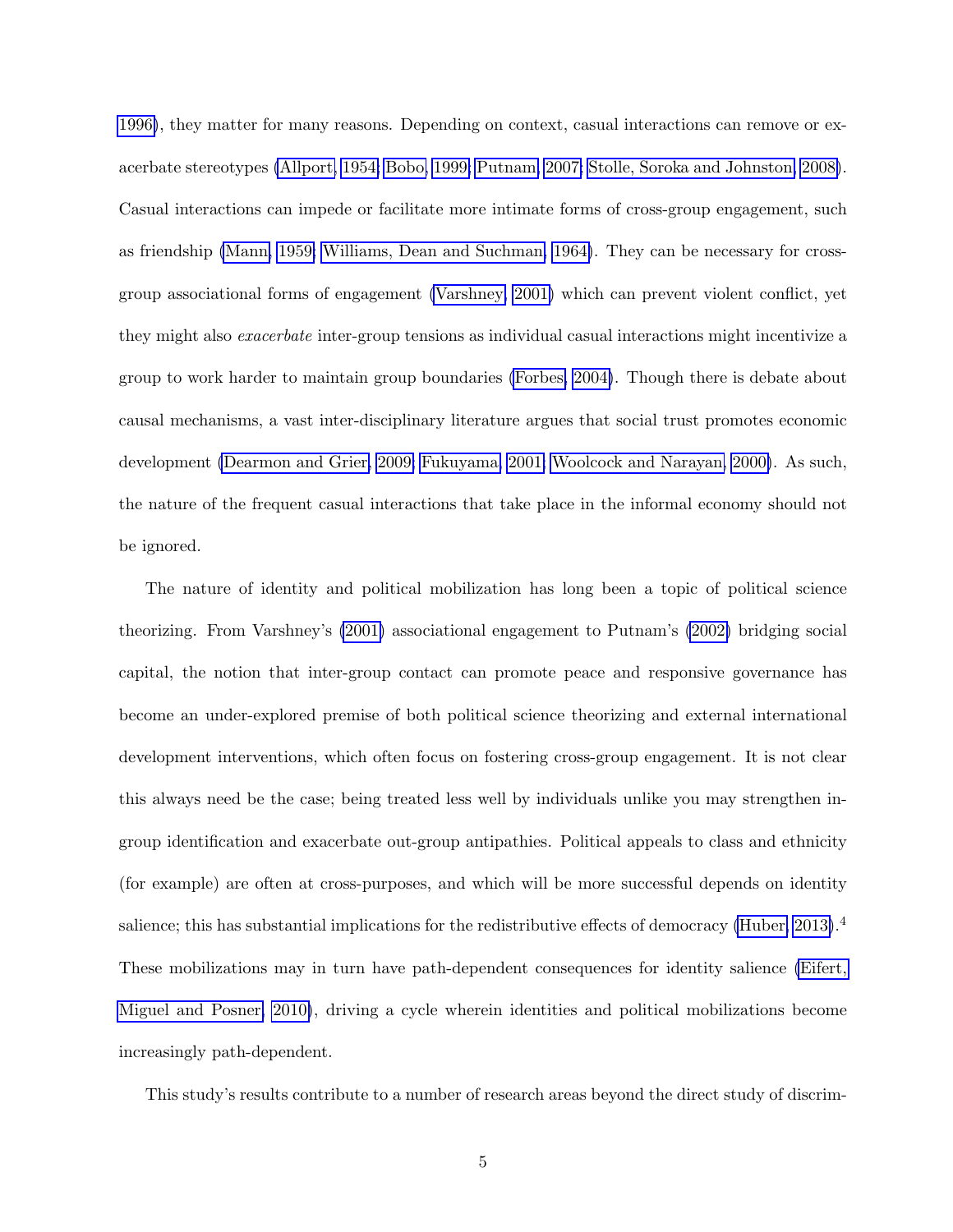ination, most notably studies of inter-group relations. Our work suggests a number of prominent schools, from sociology's "contact hypothesis" to studies of ethnic heterogeneity in political (e.g. [Habyarimana et al., 2009\)](#page-23-2) and organizational life (e.g. [Hjort, 2014\)](#page-23-6), may ignore casual market transactions and their potential impact on inter-group beliefs at their peril. As Forbes [\(2004\)](#page-22-3) has suggested, it seems implausible that meaningful cross-group associational interactions could occur in the absence of casual cross-group interactions. Varshney has considered the historical roots of associational forms of engagement, arguing that factors such as labor abuses can impede the ability to form civic networks [\(2003;](#page-26-4) p.16). Casual interactions could exacerbate or moderate antipathy stemming from these factors.

We begin this paper by discussing existing theory on how and why ethnic and class identity are expected to affect interactions in casual and political interactions. We develop hypotheses from a careful consideration of the mechanisms that could plausibly be operative in casual interactions. Next we discuss the experiment design. We proceed to present our audit results on discrimination, and then attempt to disentangle potential mechanisms driving the results.

### 2 Theory

What is the scope of discrimination in everyday forms of engagement, on what bases does it occur, and what motivates discriminatory treatment? A large literature has provided evidence that contributions to public goods are higher in ethnically homogenous contexts (e.g. [Alesina and](#page-20-5) [Glaeser, 2006;](#page-20-5) [Habyarimana et al., 2009;](#page-23-2) [Miguel and Gugerty, 2005\)](#page-24-4). Yet the mechanism that these studies identify relies on the assumption of repeat interaction, which we design our experiment explicitly to avoid so as to mirror the many one-off casual interactions in the informal sector that occur in daily life. There is a large literature on discrimination in Western labor markets (for a review of these studies see [Altonji and Blank, 1999\)](#page-20-6), but also on discrimination in everyday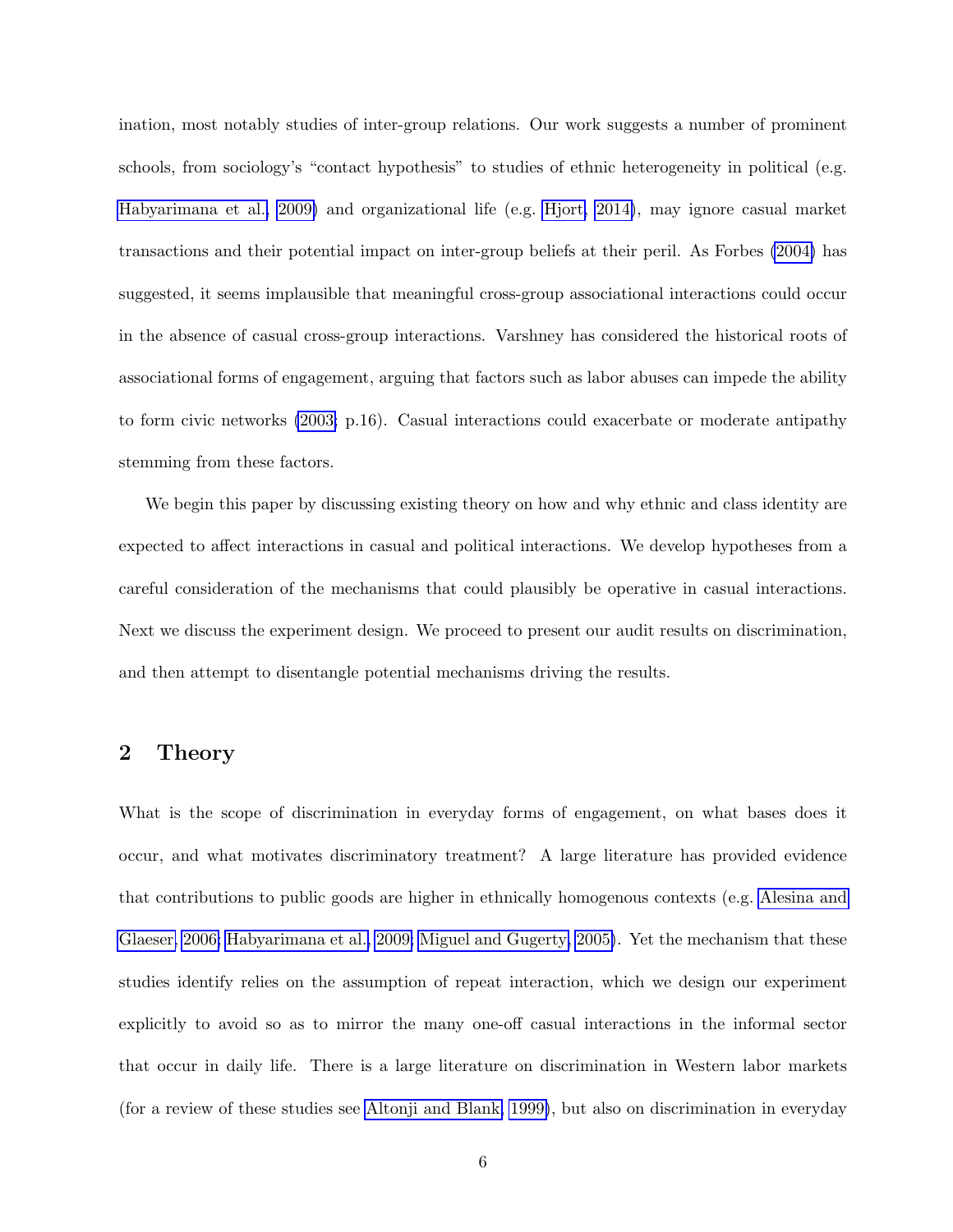interactions in America, using the audit method, just as we do in this paper (e.g. [Fong and Luttmer,](#page-22-7) [2009;](#page-22-7) [Gneezy, List and Price, 2012\)](#page-23-7). This literature finds overwhelming evidence of racial bias: blacks and Hispanics are uniformly treated worse that non-Hispanic whites, and the degree of discrimination in these audits is staggering. Yet it is unclear what lessons this has for us, as racial groups are roughly ranked in America; blacks and Hispanics, on average, tend to be less wealthy than non-Hispanic whites. Statistical discrimination could be motivating differential treatment, where minorities are treated worse because their socioeconomic status is approximated based on the mean SES of their group. This motivation seems implausible in unranked contexts like Lagos. Moreover, most American audits do not consider "seller" identity, so it is difficult to know whether shared identity is motivating treatment.

However there is some evidence from unranked contexts that casual inter-group contact worsens inter-group trust [\(Forbes, 2004\)](#page-22-3). This is suggestive of some type of negative bias toward noncoethnics in these interactions.

Hypothesis 1: All else equal, sellers will charge less per gram of rice to buyers who share an ethnic identity.

In recent years the importance of class in political interactions has been mostly dismissed;<sup>5</sup> ethnic identity offers more explanatory power in some cases (e.g. [Eifert, Miguel and Posner, 2010\)](#page-22-6). However, this does not mean class identities are not activated under some circumstances, including as regards political mobilization. Evidence of intra-ethnic group class conflict in Lagos abounds. For example, recently Yoruba indigenes, those who can trace their ancestry back a few generations to Lagos state and are on average much poorer than non-indigene Yoruba, have been protesting that the state government (which is controlled by the wealthier non-indigene Yoruba) has been denying them access to important political dialogues.<sup>6</sup> We expect that class will also be salient in casual interactions.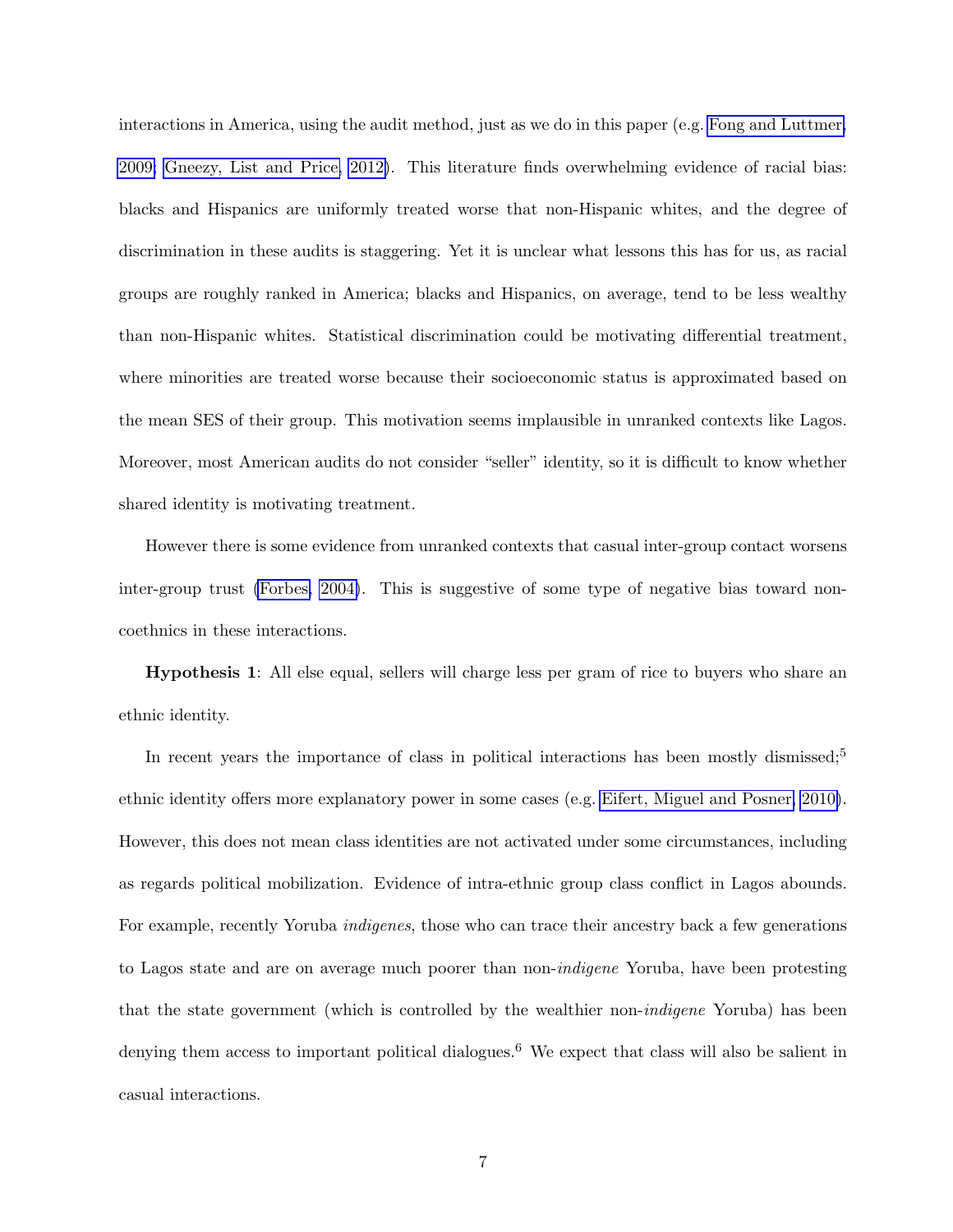We are aware of two papers that have looked at the effect of status in casual interactions [\(Ball](#page-20-7) [et al., 2001;](#page-20-7) [Bulte et al., 2012\)](#page-21-4). These studies, however, come to contradictory findings. Based on anecdotal evidence from wealthy Nigerians who say they "dress down" when shopping at a market to appear of lower SES, or send house staff to buy things for them so that they will not get charged very high prices, we expect that class identity will result in differential treatment as well.

Hypothesis 2: All else equal, sellers will charge higher prices per gram of rice to those who look to be of higher socioeconomic status.

How might class and shared ethnicity interact? For many political outcomes, such as vote choice, this question has not been of interest.<sup>7</sup> What matters is which single identity an individual identifies with "first and foremost" [\(Eifert, Miguel and Posner, 2010;](#page-22-6) 500) or whether a citizen supports an ethnic or labor party [\(Melson, 1971\)](#page-24-8) or which single identity forms the basis of an alliance for elections [\(Posner, 2005\)](#page-25-8) or conflict [\(Esteban and Ray, 2008\)](#page-22-8). In the business transactions under study here, outcomes are continuous, and individuals need not make a decision about whether ethnicity or class matters more. We expected to see a simple additive relationship between shared ethnicity and being lower class; both sharing an ethnicity and appearing lower class should each lower the price paid per gram of rice received.<sup>8</sup>

Hypothesis 3: There will be an additive relationship between shared ethnicity and being lower class in decreasing the price per gram of rice received.

#### 3 Experimental Design

We recruited 22 male University of Lagos students between the ages of 20 and 27 to act as confederates and engage in rice transactions. 10 confederates were Yoruba and 10 were Igbo.

Before the start of the experiment, a research assistant and the authors identified 36 rice sellers in an ethnically heterogeneous neighborhood called Bariga, 7 miles north of Lagos Island. 8 of the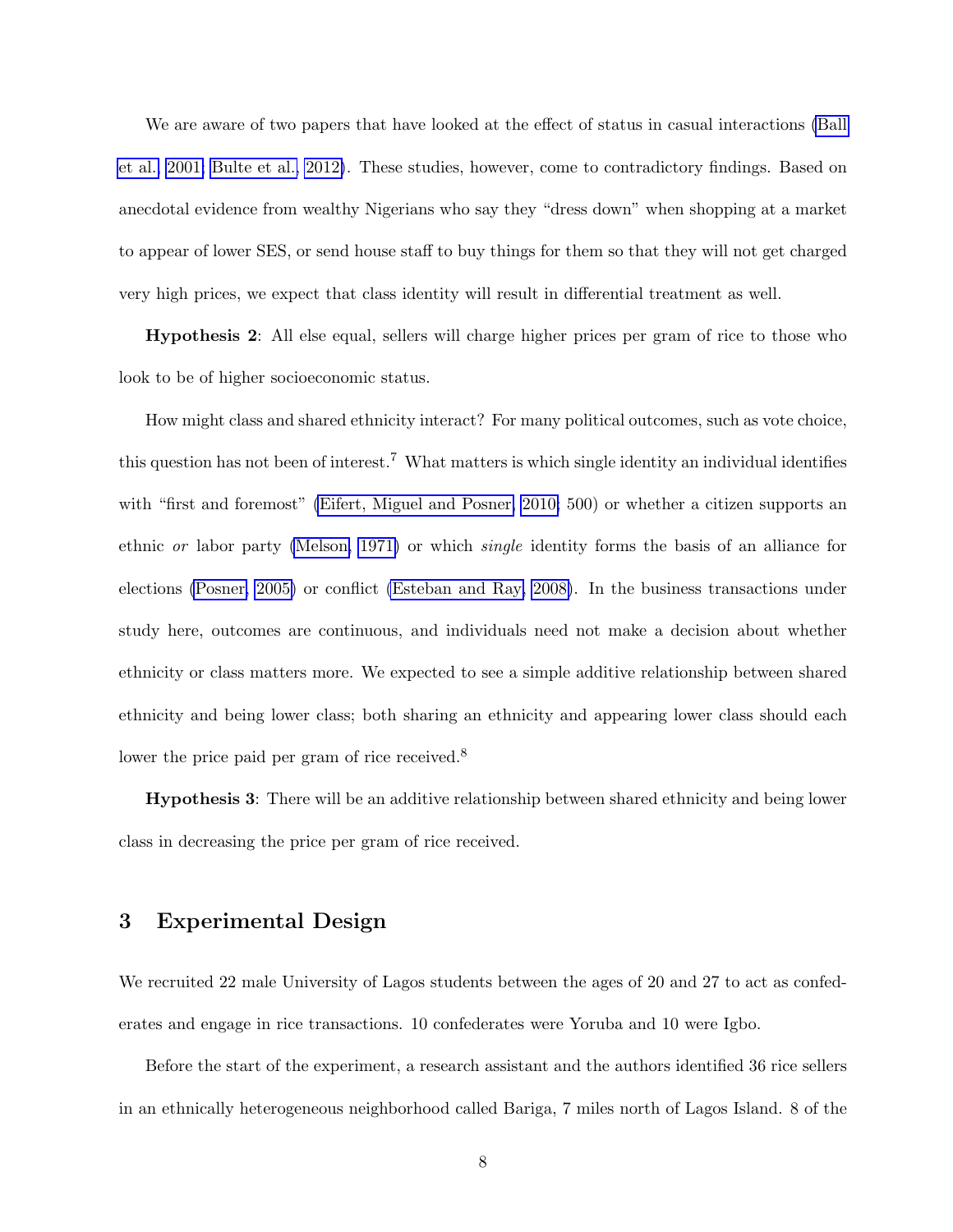sellers were Yoruba, and 28 Igbo.<sup>9</sup> We selected the Bariga neighborhood because of its proximity to University of Lagos, which made it ordinary to see students walking around and shopping. We selected a neighborhood with rice sellers scattered among residences and other businesses, as opposed to a market, so that rice sellers would not observe a student purchasing a small quantity of rice from multiple sellers, which might have raised suspicions.<sup>10</sup>

#### Treatment

Confederates were alternately assigned to dress in a higher class way (what our confederates called "radiant") or a lower class way ("unkempt"). On days when confederates were radiant, they would wear a button-down shirt, pants, dress shoes, and often a watch. On unkempt days they would wear a t-shirt, shorts, and sandals. This was the extent of the SES treatment.

University of Lagos students were well-suited for this treatment, as this university is a federal school that permits students to work while enrolled, allowing for students from a variety of backgrounds to attend. It was thus natural for rice sellers to interact with low and high SES students.

One concern is that while University of Lagos students could be low or high SES, given that they are university students they may have mannerisms or speak in a way that signals higher-thanaverage SES, muddling the class treatment. Were this the case, however, this would bias downward any effect we find. As such, the design is a "hard" test for the theory.

Confederates conveyed their ethnicity by greeting the rice seller in Igbo or Yoruba. If the seller did not respond in the same language, confederates reverted immediately to Pidgin English. While each confederate played both high and low SES, confederates always represented their true ethnicity. The reason for this was if a Yoruba student gave the Igbo greeting, and the rice seller spoke Igbo, the Yoruba student would not be able to hold a conversation in Igbo.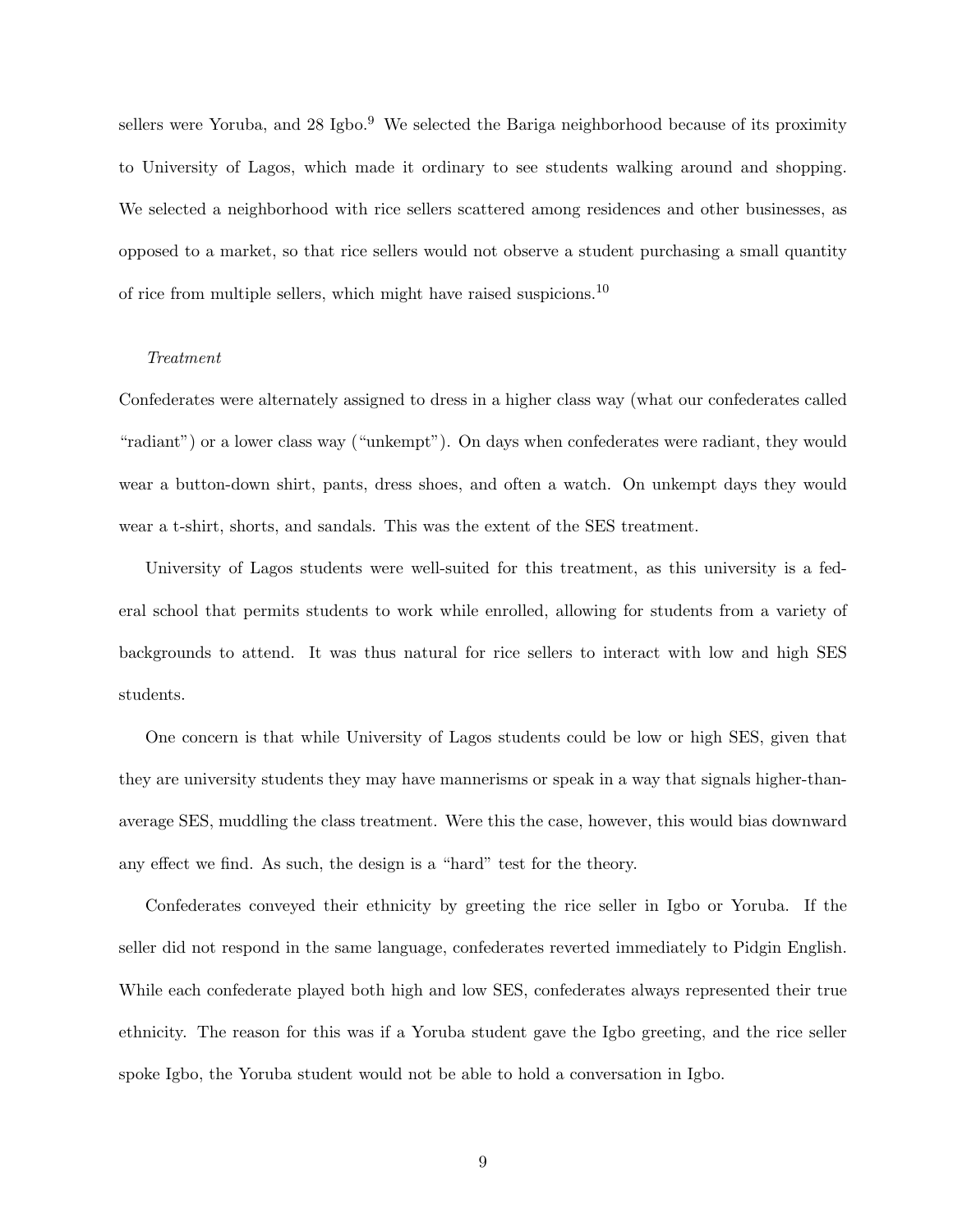| Ethnicity    | Igbo<br>Yoruba     |
|--------------|--------------------|
| <b>Class</b> | Medium/high<br>Low |

Table 1: Identities considered for the audit. While an earlier pilot audit considered three ethnicities (Hausa, Igbo, and Yoruba), to increase statistical power the full audit included only interactions with Igbo and Yoruba individuals.

To identify the ethnic identity of the rice sellers, during debriefs the authors asked confederates about any clues they had picked up in this regard. Sometimes there were seller-initiated explicit conversations about ethnicity. In cases where there was any uncertainty we had the last confederate to visit a seller casually raise the question explicitly after the interaction's completion. Ethnicity is discussed frequently in Nigeria, and these are not particularly sensitive or unusual questions.

#### The interaction

Confederates received approximately four hours of training on the audit scripts. There were role plays and quizzes until the authors were confident each confederate had mastered the scripts.

After the greetings, confederates were trained to ask: "How much for rice?" to signal naiveté and provide the opportunity for seller discretion. Confederates were instructed not to bargain to obviate problems of unobserved bargaining abilities across confederates.<sup>11</sup> They then requested a scoop of rice into an empty 15 ounce can (the local term for this unit is a *dereka*),<sup>12</sup> paid, and brought the rice back to one of the authors, who would debrief the confederate about the interaction and weigh the rice received.

Rice interactions allow for a cleaner test of the theory than other possible interactions, such as interactions we piloted in the housing rental sector to more closely mimic US housing audits. Confederate-housing agent interactions provided many cases where confederates had to go off script, confounding goals of keeping interactions as similar as possible. The rice interactions were more straightforward, making is easier to ensure the interactions were as uniform as possible.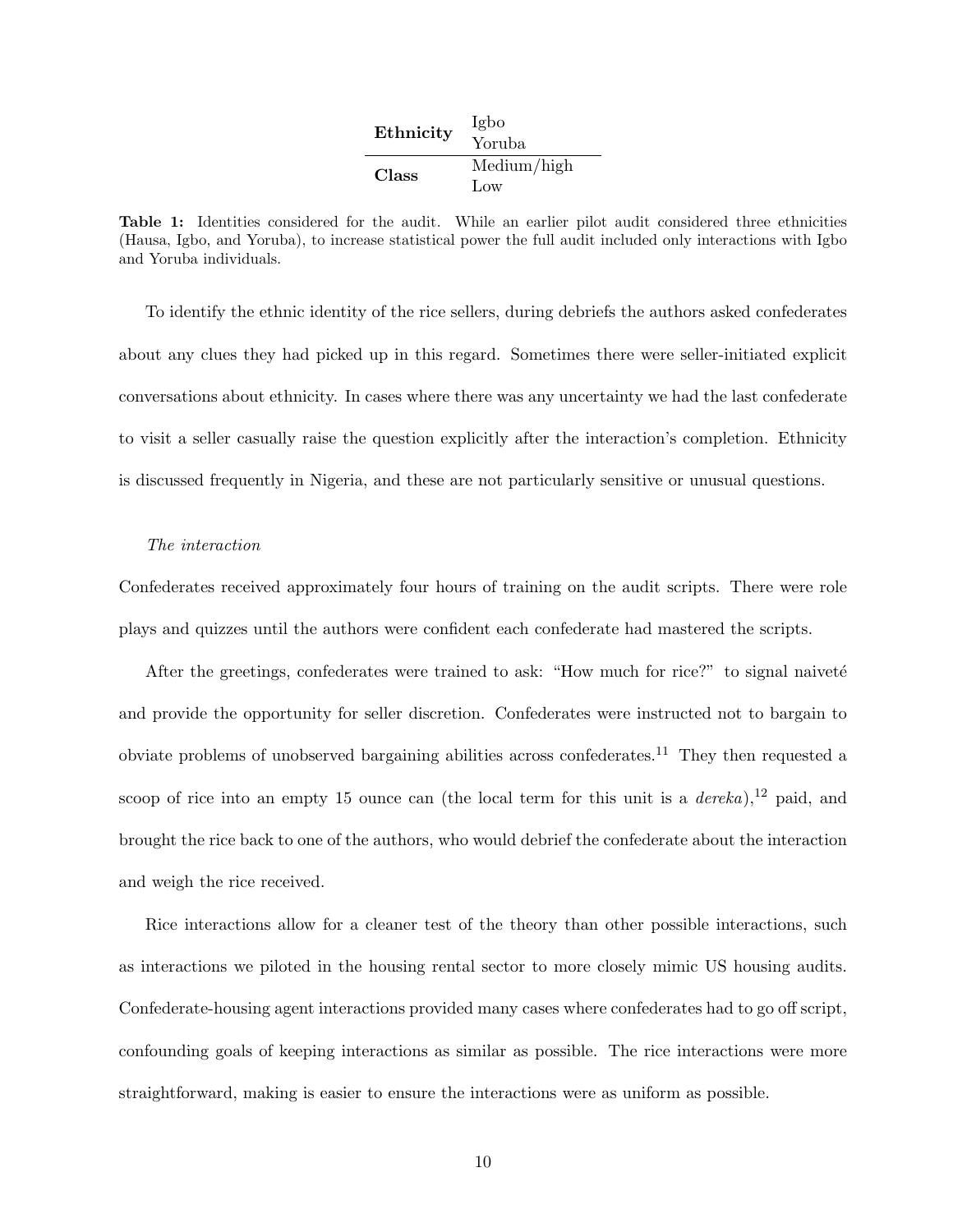This paper further improves on the standard in-person audit designs in two important ways: 1) we manipulate one of the salient characteristics under study (class) to overcome the challenge of matching on unobserved confederate characteristics, addressing a critique made by Heckman [\(1998\)](#page-23-1), and 2) we increase the number of interactions that occur with each individual seller whose behavior is the subject of study. In a survey we conducted of 15 published in-person and correspondence audits across disciplines over the past decade, we found that only three involved more than three audits per "seller." By increasing the number of audits per seller we are then able to use of both buyer and seller fixed effects.

Attributes of the rice transactions also provide the opportunity to disentangle mechanisms that might be driving discrimination, discussed further in section [5.](#page-14-0) We can capture differential treatment that is easier to observe by buyers (price) and harder to observe (weight).

### 4 Results

In this section we present results from the audit, looking at the 464 interactions. As noted above, we capture two measures: price paid and quantity received for one can of rice, a "standard" measure among Lagos rice sellers; however, as the data shows, a can seems not to be so standard after all, with the biggest quantity obtained more than 56% heavier than the smallest quantity obtained (figure [1\)](#page-11-0).

Table [2](#page-11-1) presents overall summary statistics for the data.<sup>13</sup> We have dropped observations where auditors forgot to put small stickers that noted the seller ID on their bags of rice, leading to confusion about which bag of rice was associated with which seller. We have also dropped observations where the bag of rice was leaking, leading to uncertainty about its true weight, and we drop observations where the auditor reported buying from a child who was manning the shop.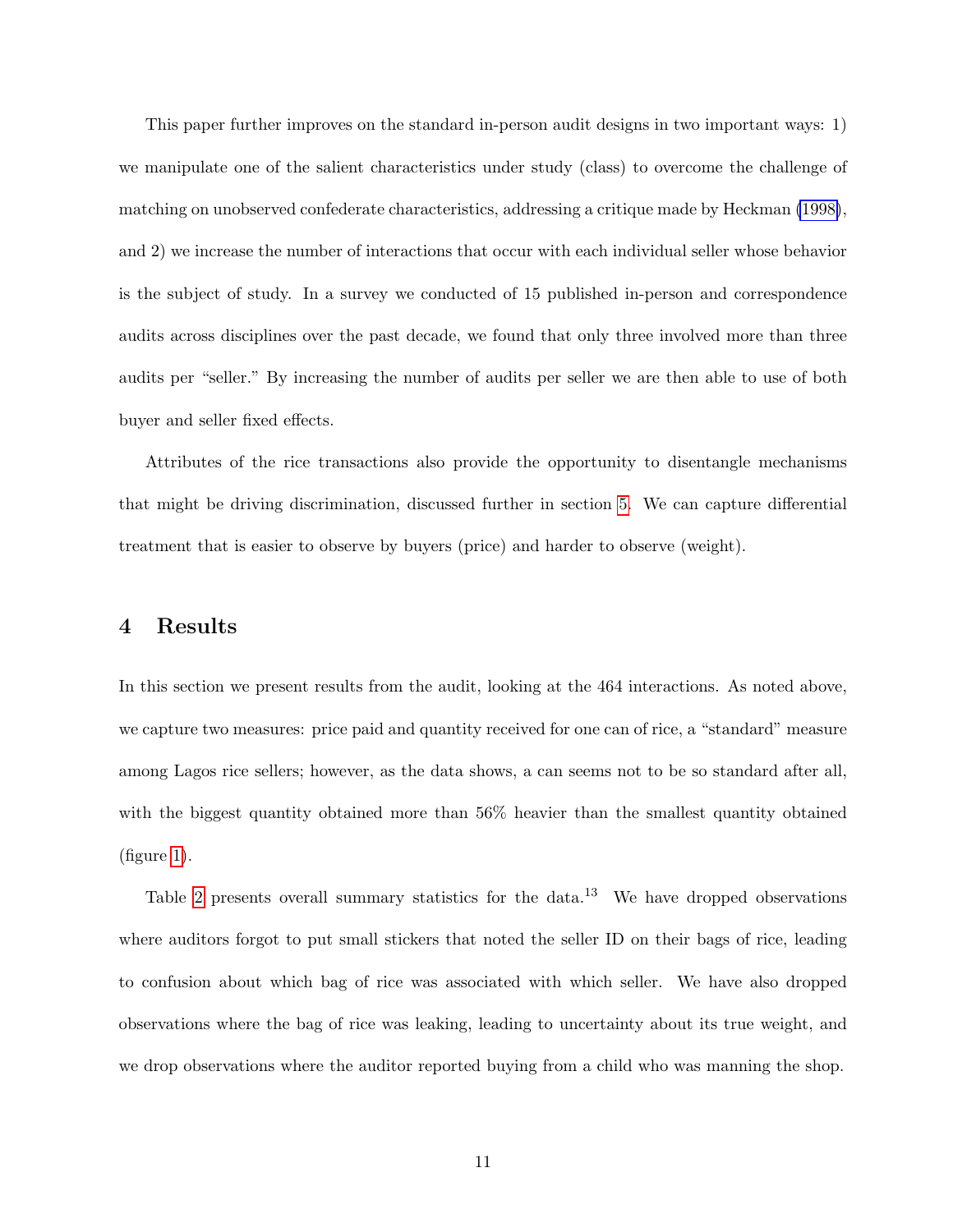<span id="page-11-0"></span>

<span id="page-11-1"></span>Figure 1: Distribution of rice weight and price; dashed lines represent mean values.

|                        | count | mean   | sd    | mın          | max |
|------------------------|-------|--------|-------|--------------|-----|
| Total Price (Naira)    | 460   | 151.70 | 5.77  | 140          | 200 |
| Weight $(g)$           | 458   | 767.09 | 35.08 | 553.5        | 865 |
| Price (Naira) per gram | 458   | .20    | .01   | .17          | .36 |
| Ethnic Match           | 460   | .53    | .50   | $\cup$       |     |
| High SES               | 461   | .48    | .50   | $\mathbf{0}$ |     |
| Observations           | 464   |        |       |              |     |

Table 2: Summary statistics

Table [3](#page-12-0) demonstrates the main findings from this experiment. It shows that buyer class alone rather than ethnic match alone seems to drive discrimination, as measured by price paid per gram. Ethnic match has no discernible effect on price paid, whereas high class buyers pay approximately 1.5% higher prices per gram than the same individuals (given that these models incorporate both buyer and seller fixed effects) pay when they approach sellers as lower class buyers. Model 4 indicates that non-coethnic higher class purchasers pay approximately 2.5% more per gram than lower class non-coethnic purchasers.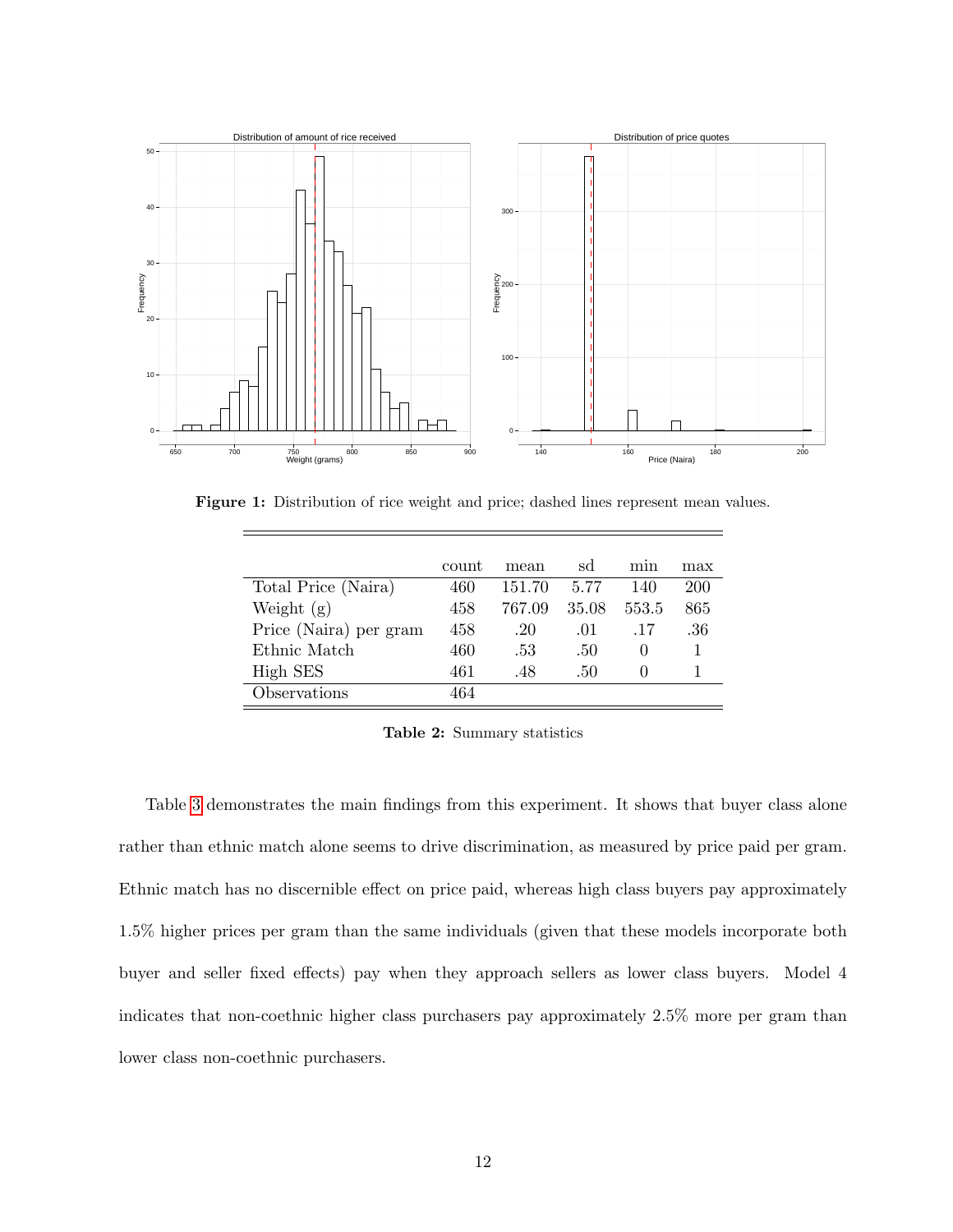<span id="page-12-0"></span>

|                      | Price (Naira) per kilogram |                       |                      |                     |
|----------------------|----------------------------|-----------------------|----------------------|---------------------|
|                      | (1)                        | (2)                   | (3)                  | (4)                 |
| Ethnic Match         | 0.197<br>(0.937)           |                       | $-0.0826$<br>(0.945) | 1.403<br>(1.096)    |
| High SES             |                            | $3.268*$<br>(1.395)   | $3.272*$<br>(1.407)  | $4.936+$<br>(2.771) |
| HighSES*Ethnic Match |                            |                       |                      | $-3.196$<br>(3.088) |
| Constant             | $190.6***$<br>(2.394)      | $189.5***$<br>(3.352) | 189.6***<br>(3.234)  | 189.8***<br>(3.217) |
| Buyer FEs            | Y                          | Y                     | Y                    | Y                   |
| Seller FEs           | Y                          | Y                     | Y                    | Y                   |
| $R^2$                | 0.262                      | 0.273                 | 0.273                | 0.276               |
| Observations         | 458                        | 455                   | 455                  | 455                 |

Standard errors in parentheses

 $^{+}$  p < 0.10,  $^{*}$  p < 0.05,  $^{**}$  p < 0.01,  $^{***}$  p < 0.001

Table 3: This table presents the main experimental finding. The outcome is price paid (Naira) per gram of rice received. Buyer class, not ethnic match, drives discrimination.

Including the interaction between ethnic match and class in model 4 of Table [3](#page-12-0) indicates that coethnicity is not in and of itself a significant mediator of the SES result in model 3. That said, Table [3](#page-12-0) indicates that differential treatment of low SES non-coethnics is the primary driver of the results as regards SES. That is, low SES non-coethnics are differentiable from both coethnics and non-coethnics of high SES. The same cannot be said for coethnics of low SES, who are not differentiable from high SES coethnics or non-coethnics. The difference between high SES coethnics and low SES coethnics notably has a smaller t-statistic than even the difference between low SES non-coethnics and low SES coethnics. Taken in combination with the (not presented here) results of a pilot study we conducted which had the same pattern of findings but in which coethnic mediation of the class effect was itself statistically significant, these results suggest the potential for future research. It is possible that co-ethnicity mutes the class effect otherwise present.

None of this demonstrates a statistically significant effect of ethnicity in the current sample;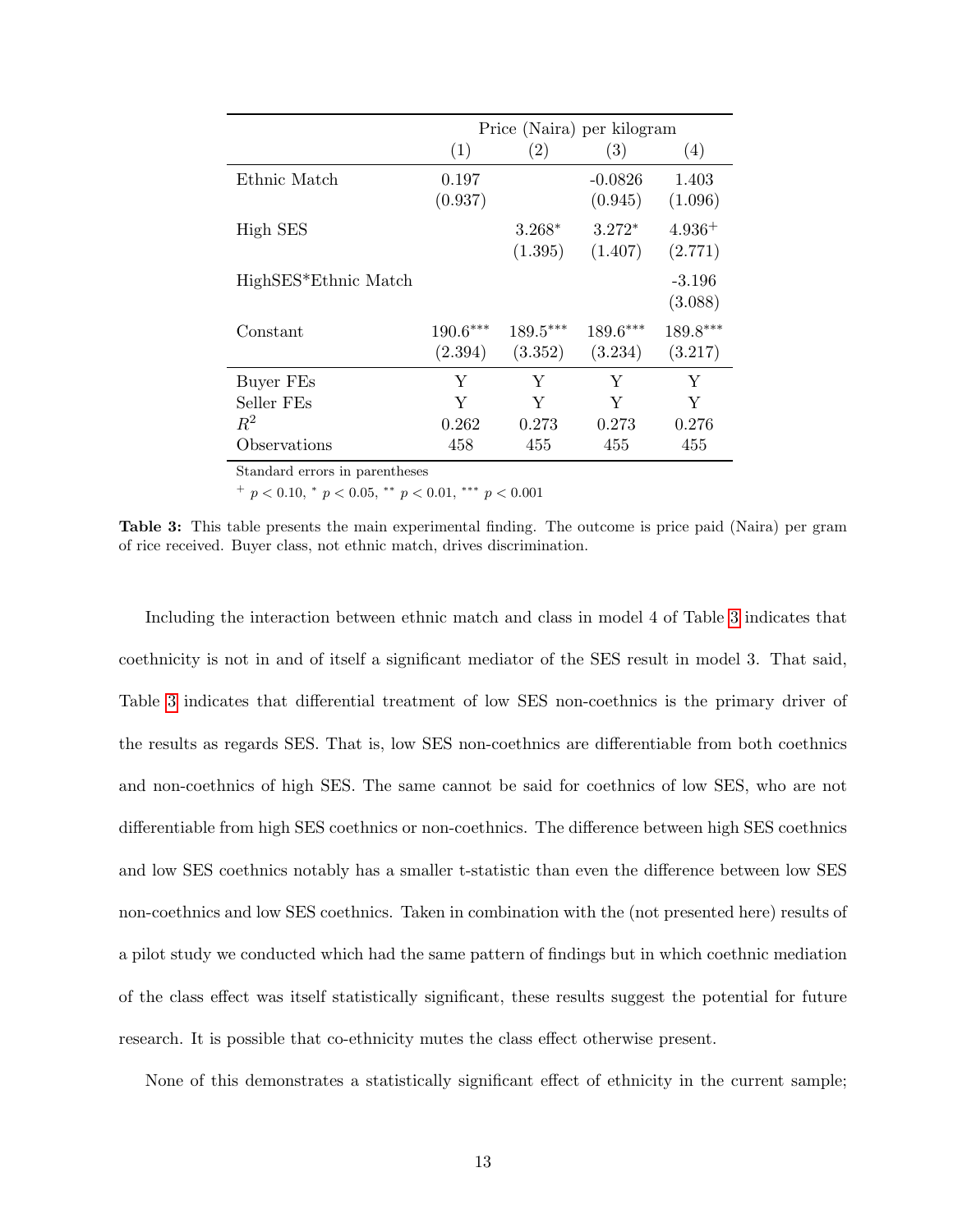|                        | Non-Coethnic    | Non-Coethnic    | Coethnic   | Coethnic |
|------------------------|-----------------|-----------------|------------|----------|
|                        | High SES        | Low SES         | High SES   | Low SES  |
| Non-Coethnic, High SES | NA              |                 |            |          |
| Non-Coethnic, Low SES  | $4.899(2.76)^+$ | N A             |            |          |
| Coethnic, High SES     | 1.85(2.67)      | $3.04~(1.24)^*$ | N A        |          |
| Coethnic, Low SES      | 3.443(2.44)     | 1.49(1.05)      | 1.59(1.49) | NA       |

Predicted Values in price (Naira) per kilogram, a quantity that is slightly larger than the standard can used in this experiment. Standard Errors in parentheses.  $^{+}$  p < 0.10,  $^{*}$  p < 0.05,  $^{**}$  p < 0.01,  $^{***}$  p < 0.001

Table 4: Summary of differences in predicted values by type (absolute values). This table presents pairwise comparisons drawn from a model nearly identical to Model 4 of Table [3.](#page-12-0) (Due to Stata limitations, Table 4 replicates model 4 of table 3 with clustering of standard errors only on the buyer, rather than the buyer and seller as in table 3.) It demonstrates that non-coethnics of low SES are differentiable from both coethnics and non-coethnics of high SES. The same cannot be said for coethnics of low SES, who are not differentiable from high SES coethnics or non-coethnics.

we cannot confidently reject the null hypothesis that there is no differential treatment based on shared ethnicity. This is surprising given the earlier discussion about the salience of Yoruba and Igbo identities in Lagos. It is notable in this context that sellers do not generally treat all coethnics better than non-coethnics. Additional analysis (not shown here) shows this result does not vary by seller ethnicity; neither Igbos nor Yorubas show a preference for coethnics.

The effect sizes are modest. Indeed these effect sizes may seem exceptionally low in light of findings from price discrimination audits in the US. One audit study in Chicago found that black men were quoted car prices 9% higher than white men (Ayres and Siegelman, 1995). We make two points on this. First, while ethnic and class-based discrimination in Lagos may be more moderate than racial discrimination in Chicago, our study was also designed differently than standard price discrimination audits. Most obviously we considered shared ethnic identity as opposed to only buyer ethnic identity. Additionally, the two ethnic groups we studied are considered on average to be of equal SES. This is not the case in other contexts. Second, 1-2.5% translates into a substantial amount of money for larger purchases. Our pilot audit in the housing rental market suggested similar rates of differential treatment, and the average two-year advance rent (which is standard)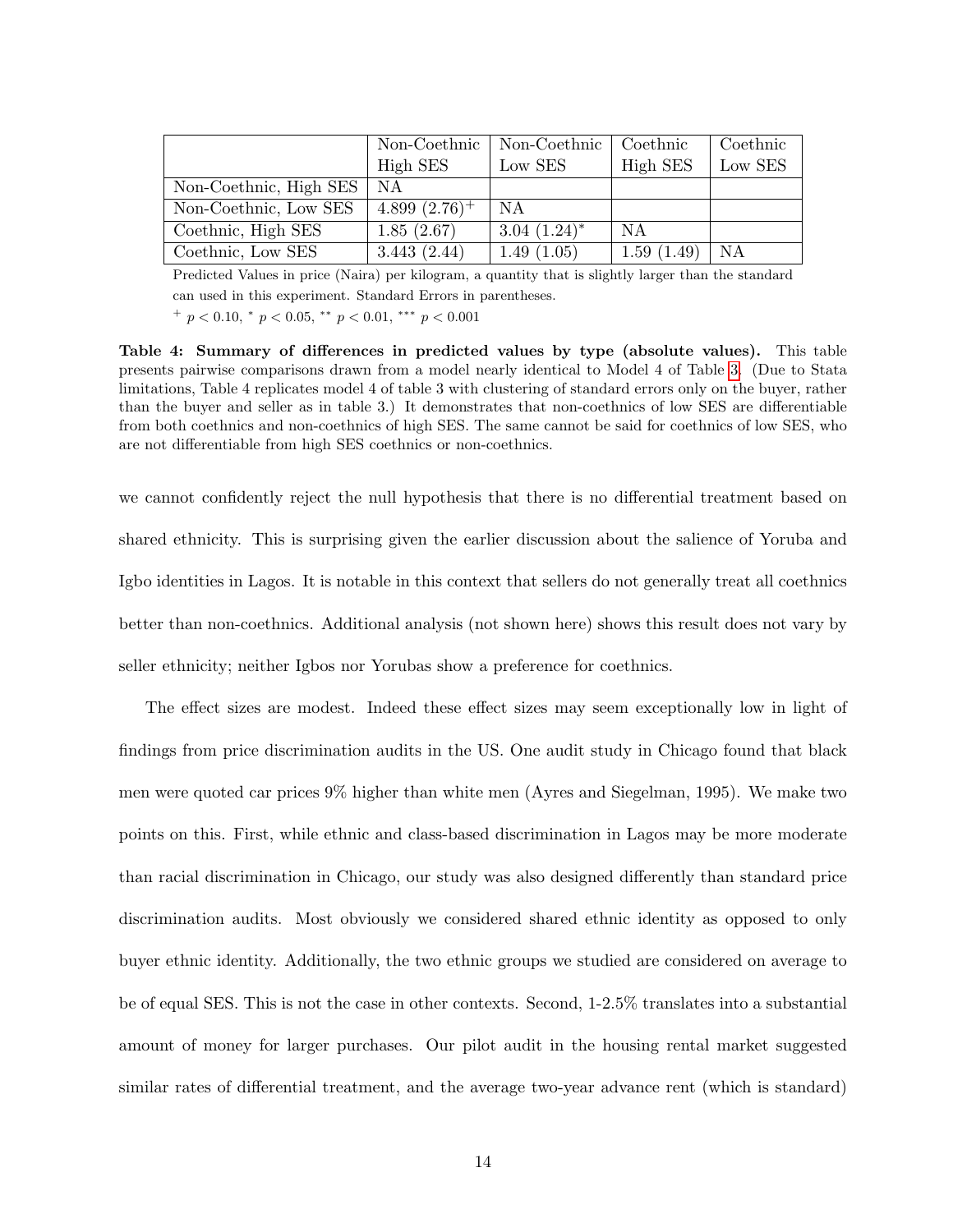for a flat was 71,757 Naira (USD \$399, using the exchange rate at the time of the experiment). 2.5% of \$399 is \$10. In a country where 77% of people live on less than  $2/\text{day}$ ,<sup>14</sup> \$10 is a substantial amount of money.

The results presented here are robust to alternative specifications, including clustering standard errors on either sellers or buyers (rather than two way clustering). These results are also robust to a variety of treatments of the single case where a seller refused to provide rice to the buyer. (See endnote 11 for a fuller discussion of this case.)

#### <span id="page-14-0"></span>5 Mechanisms

What could explain the differential treatment we observe? Political scientists and economists theorize separately on this question. Habyarimana et al. [\(2009\)](#page-23-2) provide evidence that the mechanism that explains why coethnics are more likely to cooperate is the credible expectation that shirking will be punished. This mechanism, along with most of the others they test, are plausible in repeat casual interactions, but unlikely in one-off casual interactions like small business transactions where there is a large chance two individuals will not encounter each other again. Habyarimana et al. find no support for a mechanism that could be at work in these everyday interactions: an other-regarding preference mechanism, where an individual gets utility simply by helping a coethnic over a non-coethnic [\(2009\)](#page-23-2).

Two motivations for discrimination are typically offered by economists: taste-based and statistical discrimination. Taste-based discrimination is essentially the same as an other-regarding preference, where individuals get disutility from interacting with a certain group of people [\(Becker,](#page-21-5) [1957\)](#page-21-5) and treating someone who is like you better might bolster your own sense of identity [\(Akerlof](#page-20-8) [and Kranton, 2000\)](#page-20-8). Statistical discrimination in our context would involve sellers inferring ability to pay of a buyer based on the perceived average wealth of a group the buyer belongs to [\(Aigner](#page-20-9)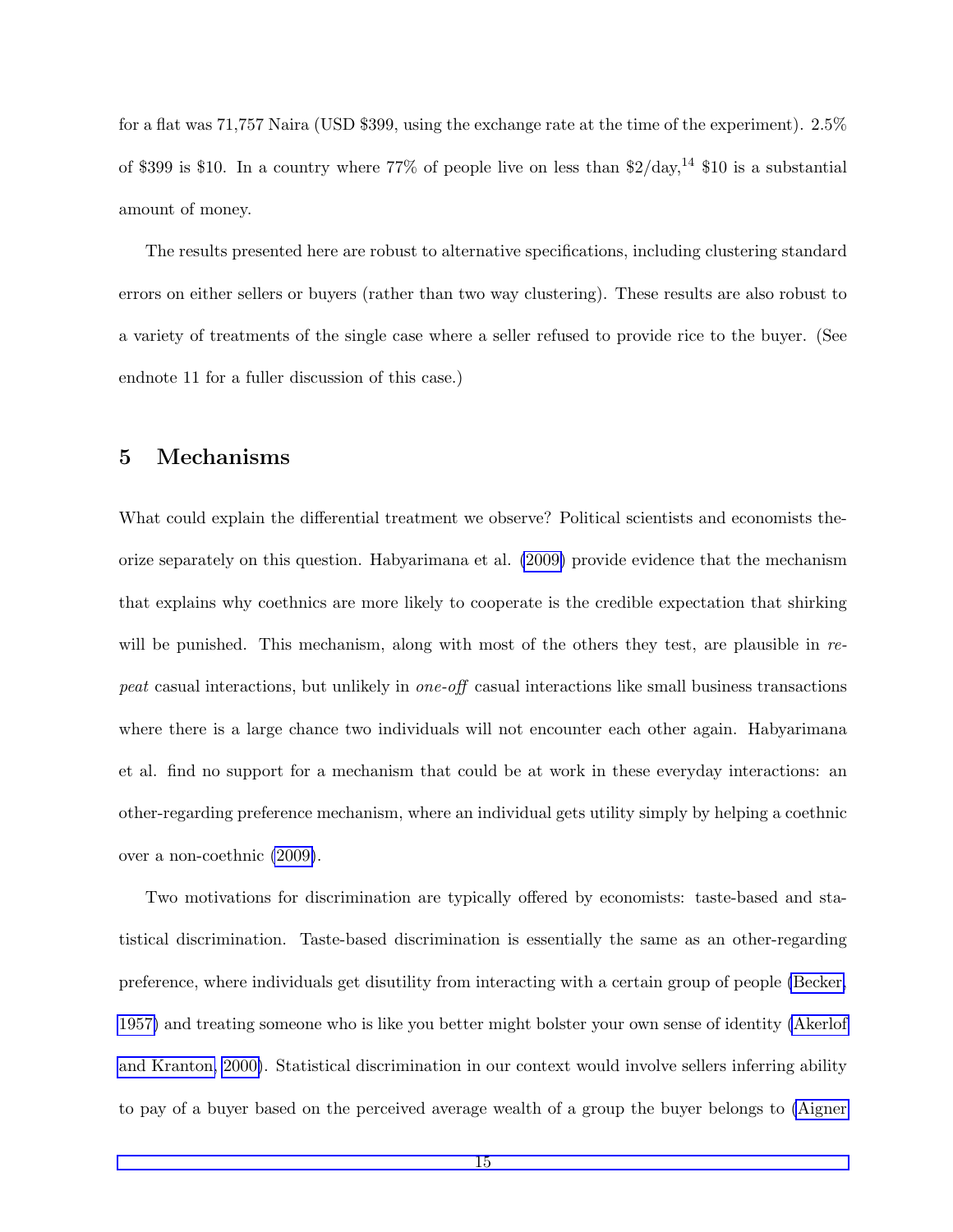[and Cain, 1977;](#page-20-9) [Arrow, 1973;](#page-20-10) [Phelps, 1972\)](#page-25-9), and offering price quotes accordingly.

Charging higher class buyers higher prices is consistent with statistical discrimination, with higher class buyers perhaps less price sensitive consumers. However our data are also suggestive of taste-based motivations. The first piece of evidence for this claim stems from the straightforward observation, as seen in figure [1,](#page-11-0) that there is substantial variation in the amount of rice provided and less variation in price. The overwhelming majority of confederates are quoted 150 Naira for the can of rice, but the minimum weight is 36% less than the maximum weight of rice received. That the variation is on this much less visible dimension of discrimination is suggestive, though by no means definitive, of taste-based preference rather than economically rational behavior.

The relative lack of variation in price is not because of some universally accepted price point; in 45 of the interactions the buyer paid a price other than the (modal) 150 Naira. Additionally, before the start of the experiment one of the authors asked the team of research assistants if any of them knew the price of a can of rice. This started a several-minute long discussion about what the price was. There was disagreement and uncertainty.

That the experimental design called for all confederates to inquire into the price of a can of rice in every single interaction may also suggest to sellers that this will not be a repeat customer; a regular buyer of rice would be unlikely to do this. This signals that the buyer is not a regular purchaser of rice anywhere and that not only will this be a one-off transaction with the particular seller, but that the buyer might not buy a can of rice again for quite a long time. This suggests discrimination in this context might not be wholly driven by a desire for repeat patronage.<sup>15</sup>

The second piece of evidence comes from disaggregating the price per gram effect into its components (price paid and weight received), tables [5](#page-16-0) and [6.](#page-17-0) This analysis suggests that higher class purchasers both pay higher prices and receive lower weights, though the price effect is more statistically robust. However, the possible differences between high class coethnics and high class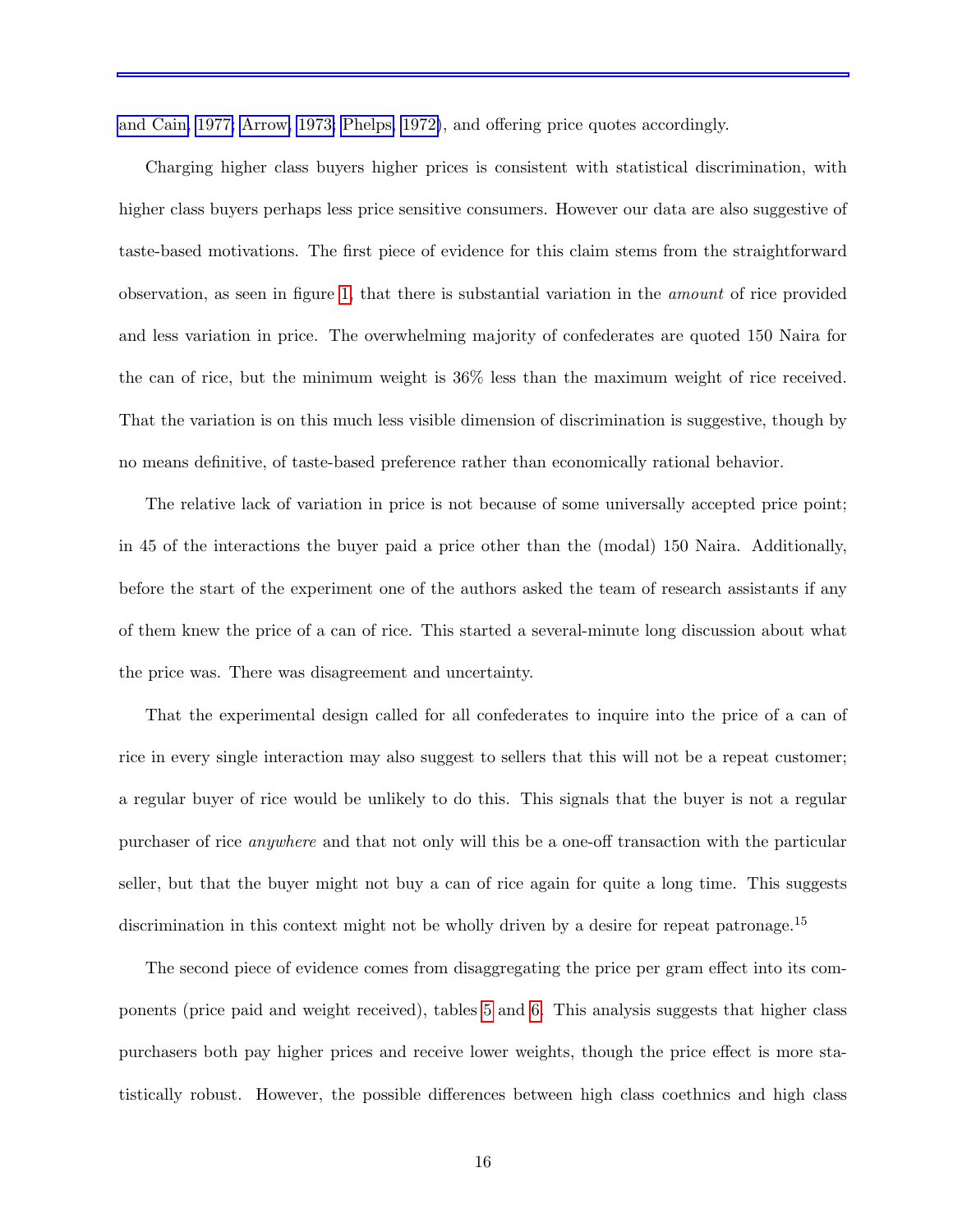<span id="page-16-0"></span>

|                         | Weight (grams)        |                     |                     |                         |
|-------------------------|-----------------------|---------------------|---------------------|-------------------------|
|                         | (1)                   | $\left( 2\right)$   | (3)                 | (4)                     |
| Ethnic Match            | 3.319<br>(2.922)      |                     | 3.534<br>(2.923)    | $-0.956$<br>(3.721)     |
| High SES                |                       | $-4.922$<br>(4.098) | $-5.089$<br>(4.058) | $-10.12^{+}$<br>(5.718) |
| HighSES*Ethnic Match    |                       |                     |                     | 9.660<br>(6.394)        |
| Constant                | $793.5***$<br>(5.707) | 800.8***<br>(9.025) | 797.6***<br>(8.796) | 797.1***<br>(9.058)     |
| Buyer FEs<br>Seller FEs | Y<br>Y                | Υ<br>Y              | Υ<br>Y              | Y<br>Y                  |
| $R^2$<br>Observations   | 0.306<br>458          | 0.308<br>455        | 0.309<br>455        | 0.314<br>455            |

Standard errors in parentheses; two way clustered on agent and confederate  $^{+}$  p < 0.10,  $^{*}$  p < 0.05,  $^{**}$  p < 0.01,  $^{***}$  p < 0.001

non-coethnics – while, as noted above, not statistically significant at conventional confidence intervals – seems to flow through the weight, rather than price, channel. High class coethnics pay virtually equivalent prices for their rice as high class non-coethnics, but Table [5](#page-16-0) suggests high class coethnics may receive more rice in return than their non-coethnic peers, though this result is also not significant at conventional confidence intervals. That the differential treatment here may be through the less visible weight, and not price, is further suggestive evidence of some level of taste-based discrimination.

In short, the higher prices charged high class buyers is suggestive of statistical discrimination; however the wide variation around the less visible weight measure is suggestive of taste-based discrimination as well. Further, if indeed there is differential treatment of high class buyers (but not low class buyers) by ethnicity, this would also be suggestive of taste based motivations. Future work could be designed explicitly to disentangle these two mechanisms in this context, leveraging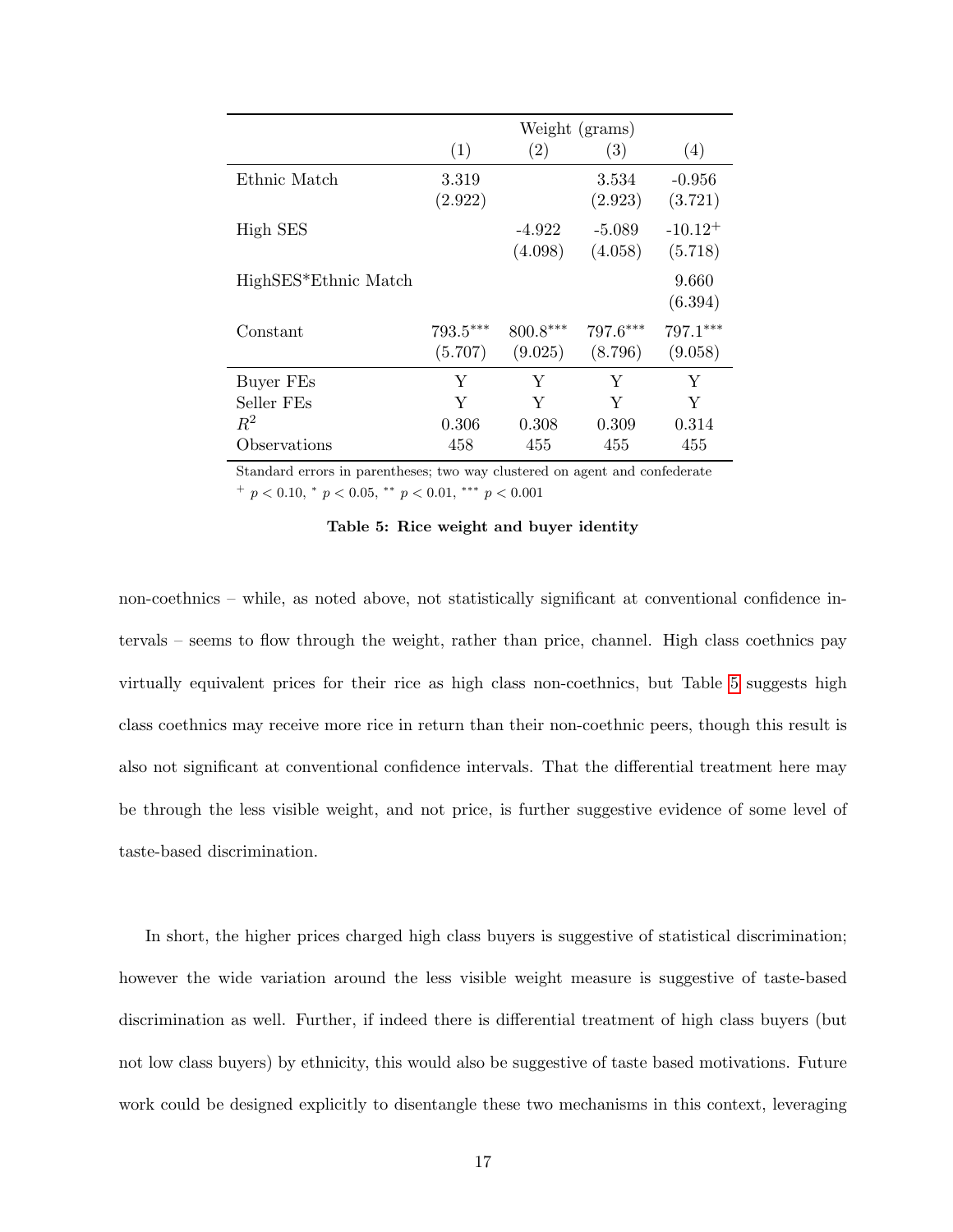<span id="page-17-0"></span>

|                         | Total price (Naira)   |                       |                       |                       |
|-------------------------|-----------------------|-----------------------|-----------------------|-----------------------|
|                         | (1)                   | $\left( 2\right)$     | (3)                   | (4)                   |
| Ethnic Match            | 0.958<br>(0.592)      |                       | 0.794<br>(0.598)      | 0.786<br>(0.565)      |
| High SES                |                       | $1.285*$<br>(0.627)   | $1.246*$<br>(0.603)   | 1.238<br>(0.867)      |
| HighSES*Ethnic Match    |                       |                       |                       | 0.0163<br>(1.300)     |
| Constant                | $150.8***$<br>(1.294) | $151.7***$<br>(1.100) | $151.0***$<br>(1.274) | $151.0***$<br>(1.296) |
| Buyer FEs<br>Seller FEs | Y<br>Y                | Y<br>Y                | Υ<br>Y                | Y<br>Y                |
| $R^2$<br>Observations   | 0.286<br>460          | 0.295<br>457          | 0.298<br>457          | 0.298<br>457          |

Standard errors in parentheses; two way clustered on agent and confederate  $^{+}$  p < 0.10,  $^{*}$  p < 0.05,  $^{**}$  p < 0.01,  $^{***}$  p < 0.001

#### Table 6: Price and buyer identity

innovative research designs from Altonji and Pierret [\(2001\)](#page-20-11), Charles and Guryan [\(2008\)](#page-21-6), and Hjort [\(2014\)](#page-23-6).

# 6 Conclusion

We have presented evidence that the nature of discrimination in casual interactions in the informal sector may be different from discrimination in more directly political interactions. In contrast to findings on differential treatment in political interactions, our data suggest that shared ethnicity alone does not affect discrimination; indeed, we cannot reject the hypothesis that ethnicity plays no role at all in this sample. While we are reluctant to put too much weight on this finding given that we conduct the audit in one neighborhood of one city using college-aged male confederates, in some sense this finding is not surprising. Recent research suggests differential treatment of coethnics is largely driven by expectations about repeat interactions, and we design our study to  $-$  as much as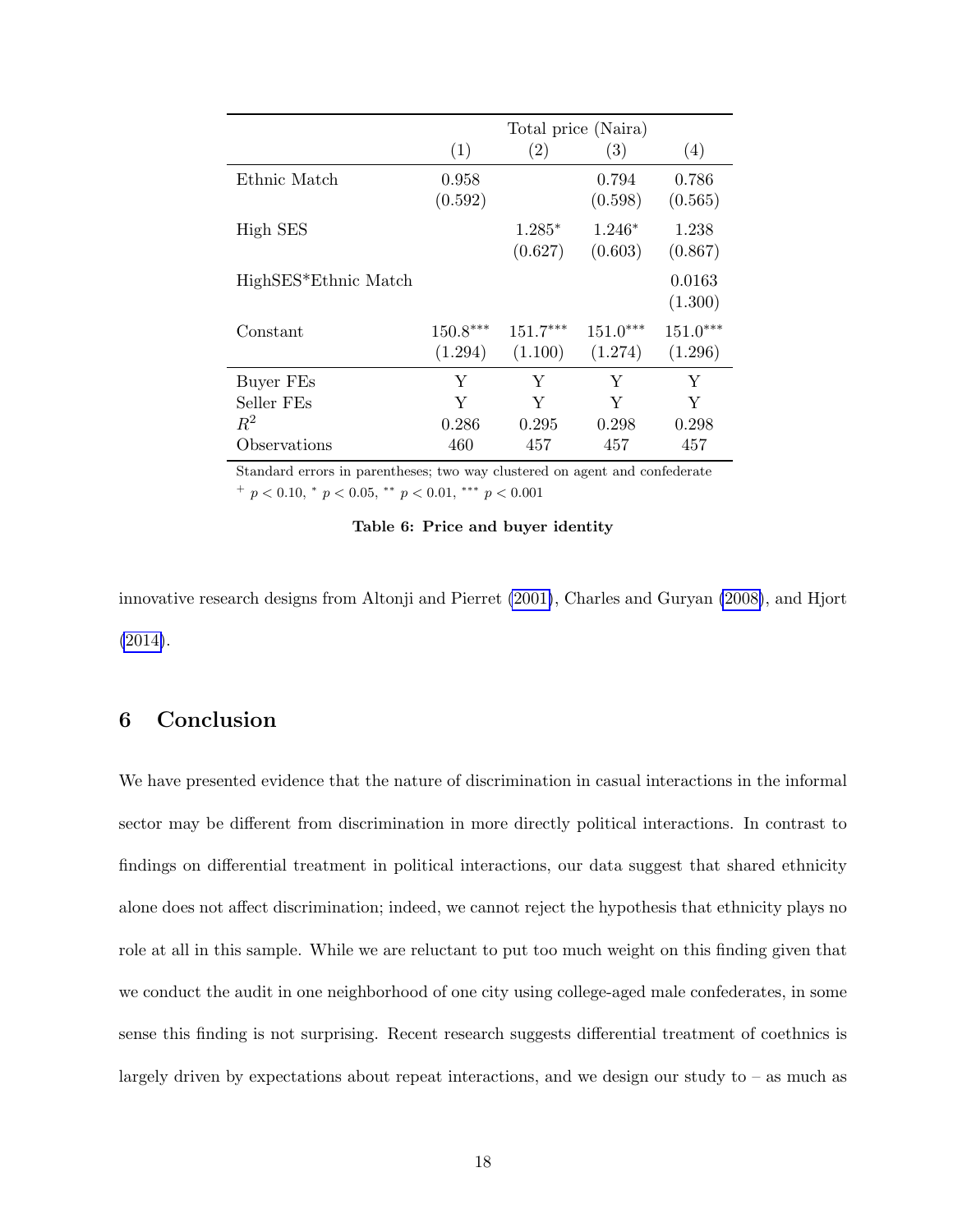possible – make the transaction appear one-off. As such, in addition to the possibility that there is no ethnic discrimination, it is possible ethnic discrimination exists in repeat but is absent in one-off interactions. Of course it is also possible aspects of the experimental design prevented us from observing ethnic discrimination; perhaps greeting the seller in the language of the buyer's ethnic group did not cue all sellers as to the buyer's ethnicity. We also find that non-coethnic confederates who appear higher-class pay more per unit of rice than confederates who appear lower class.

The results suggest we cannot assume discrimination in casual interactions mirrors discrimination in other types of interactions. The credible fear of social sanction, which is the mechanism that has been found to explain why coethnics are more likely to cooperate than non-coethnics, is unlikely to be operative in casual interactions that appear one-off. Nor does the expectation of future gain, which is the mechanism driving instrumental ethnic voting, seem to be operative in this context. While in developed countries discriminatory behavior in casual interactions is constrained by the law – in the UK it can be a criminal offense if a shop owner does not clearly display prices, and in America the federal government finances housing audits to enforce anti-discrimination law – in Lagos and many other contexts the police do not enforce equal treatment in informal sector interactions.

Understanding discrimination in casual interactions is critical, as cross-group associational forms of engagement are unlikely to form in the absence of equitable inter-group everyday contact. Our results suggest that scholars and practitioners who wish to explain the emergence of effective local conflict mediation organizations or bolster such groups should pay attention to class. Class may play a role in the perceived unrepresentativeness of some cross-group associations that aim to foster peace (International Crisis Group 2010, 24). This raises the concern that cross-cutting cleavages such as economic status could stymie the effectiveness of conflict mediations; further empirical work might explore this possibility.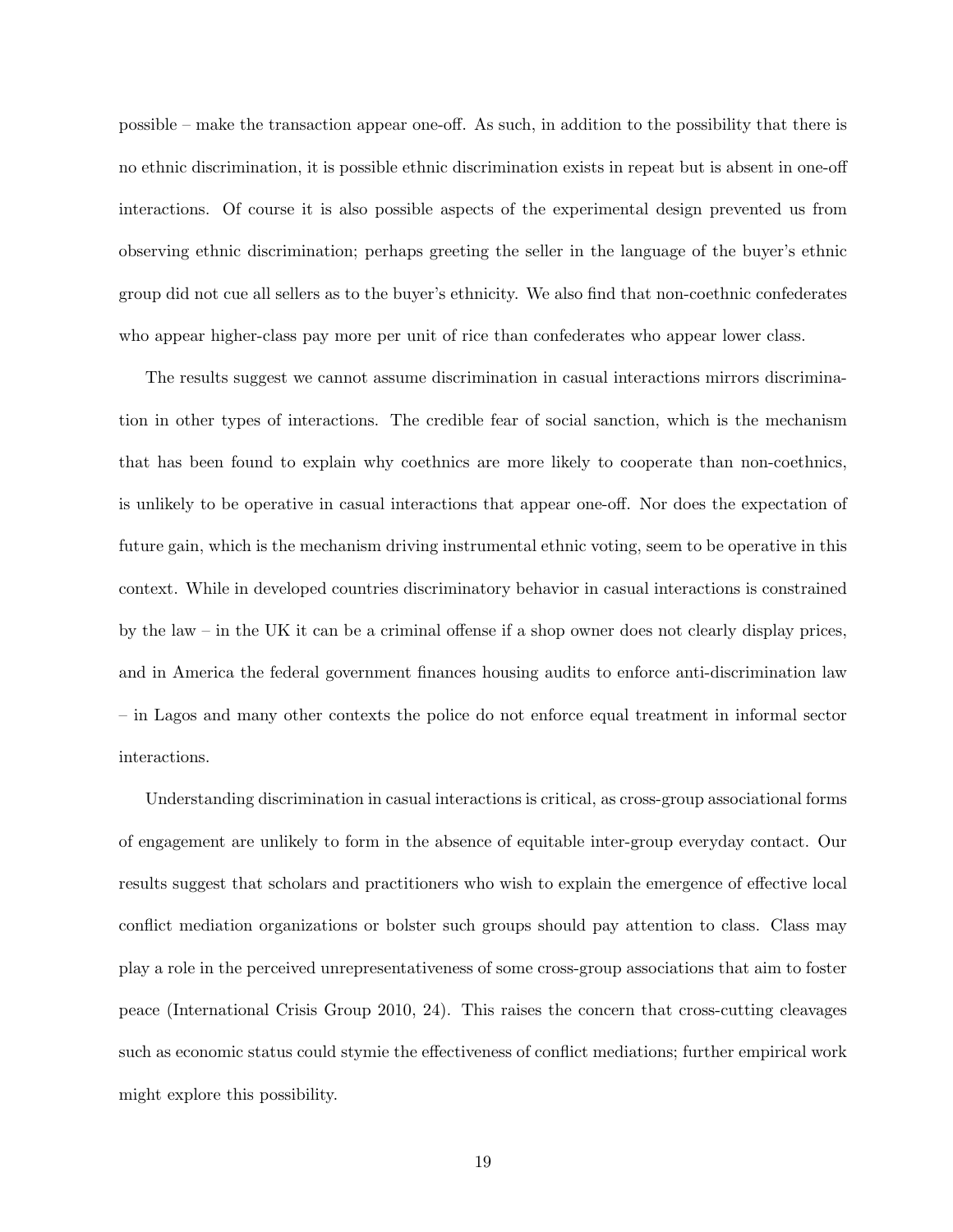A puzzle for scholars of diversity are the consistent but seemingly contradictory findings that diversity is associated with lower levels of inter-group trust, yet under certain conditions individual contact with out-group members is associated with higher levels of trust. Stolle et al. resolve this puzzle by suggesting that individual inter-group contact mitigates the negative relationship between diversity and trust [\(2008\)](#page-25-5). Allport [\(1954\)](#page-20-4) has suggested that equal status is necessary for casual inter-group contact to promote trust. Future research might explore this finding and our own, and consider the connection between multiple salient identities, casual interaction, and trust. Our expectation would be that in contexts where discriminatory treatment is not constrained by the rule of law, casual inter-group interactions would 1) indirectly worsen trust by promoting sorting (i.e. individuals choosing to interact only with in-group members), and/or 2) directly worsen trust. Though issues of endogeneity along with challenges in isolating mechanisms complicate research attempting to identify a causal relationship between trust and development, there is suggestive evidence of a positive feedback loop between the two [\(Bjørnskov, 2012;](#page-21-7) [Delhey and Newton, 2005\)](#page-22-9). Discrimination in these casual interactions could stymie economic development.

The boundaries of group identity appear to be at least partially defined by class in the informal economy. Most intriguing, perhaps, is the suggestion that class sometimes trumps ethnicity. This suggests we may need to think more carefully about how identities can be shaped and manipulated, with attendant implications for the conditions under which ethnic and/or class mobilization will and will not be effective and the broader political and redistributive implications of such mobilization.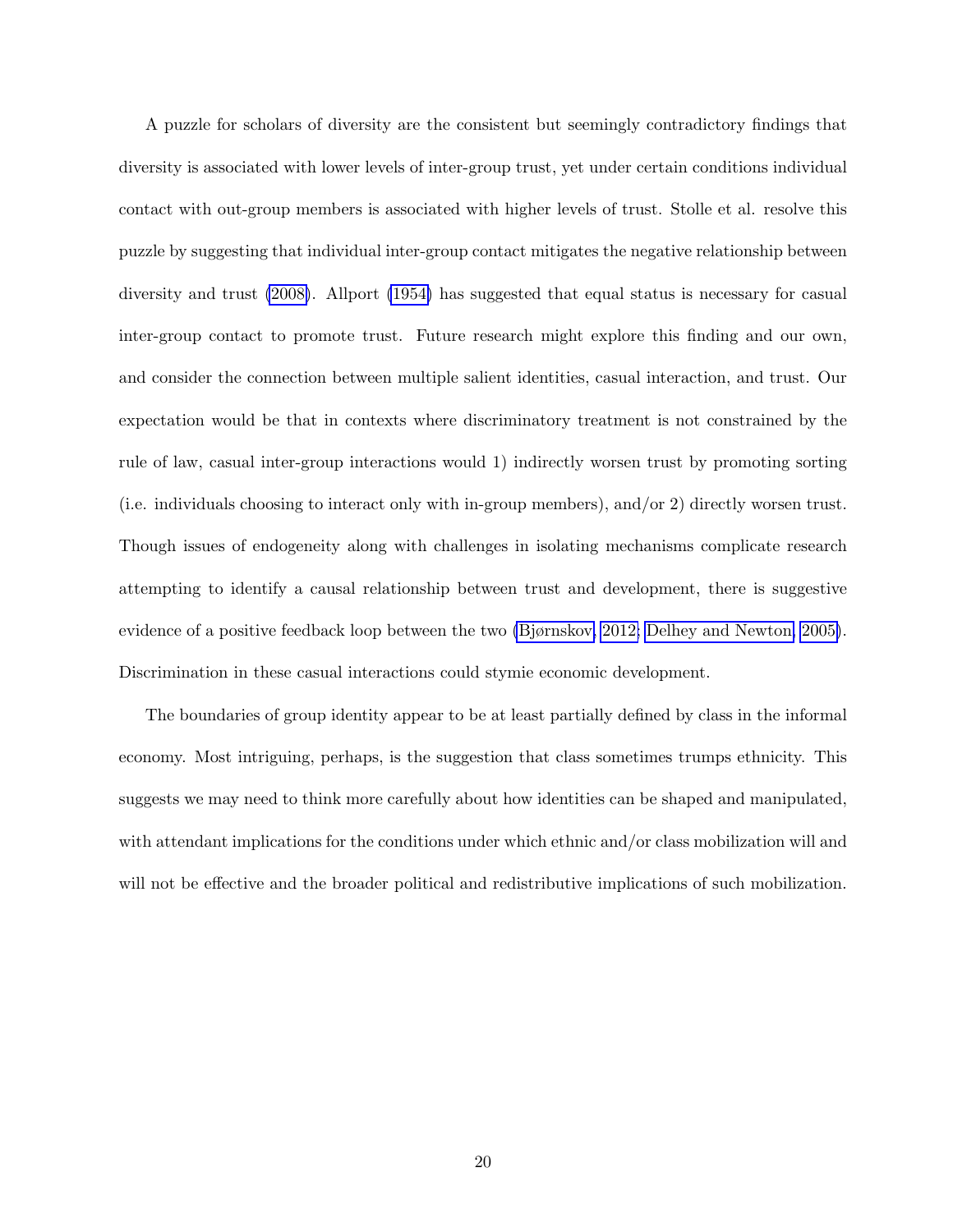### References

- <span id="page-20-0"></span>Adida, Claire L., David Laitin and Marie-Anne Valfort. 2010. "Identifying Barriers to Muslim Integration in France." Proceedings of the National Academy of Sciences 107(52).
- <span id="page-20-9"></span>Aigner, Dennis J. and Glen G. Cain. 1977. "Statistical Theories of Discrimination in Labor Markets." Industrial and Labor Relations Review 30(2).
- <span id="page-20-8"></span>Akerlof, George A and Rachel E Kranton. 2000. "Economics and identity." The Quarterly Journal of Economics 115(3):715–753.
- <span id="page-20-5"></span>Alesina, Alberto and Edward L. Glaeser. 2006. Fighting Poverty in the US and Europe: A World of Difference. Oxford University Press.
- <span id="page-20-1"></span>Alesina, Alberto, Reza Baqir and William Easterly. 1999. "Public goods and ethnic divisions." The Quarterly Journal of Economics 114(4):1243–1284.
- <span id="page-20-11"></span><span id="page-20-4"></span>Allport, Gordon W. 1954. "The Nature of Prejudice." Reading: Addison-Wesley .
- Altonji, Joseph G and Charles R Pierret. 2001. "Employer Learning and Statistical Discrimination." Quarterly Journal of Economics 116(1).
- <span id="page-20-6"></span>Altonji, Joseph G and Rebecca M Blank. 1999. "Race and gender in the labor market." Handbook of labor economics 3:3143–3259.
- <span id="page-20-10"></span><span id="page-20-3"></span>Amir, Yehuda. 1969. "Contact hypothesis in ethnic relations." Psychological Bulletin 71(5):319.
- <span id="page-20-2"></span>Arrow, Kenneth. 1973. "The theory of discrimination." Discrimination in labor markets 3(10).
- <span id="page-20-7"></span>Auerbach, Adam Michael. 2016. "Clients and Communities." World Politics 68(01):111–148.
- Ball, Sheryl, Catherine Eckel, Philip J Grossman and William Zame. 2001. "Status in Markets." The Quarterly Journal of Economics 116(1):161–188.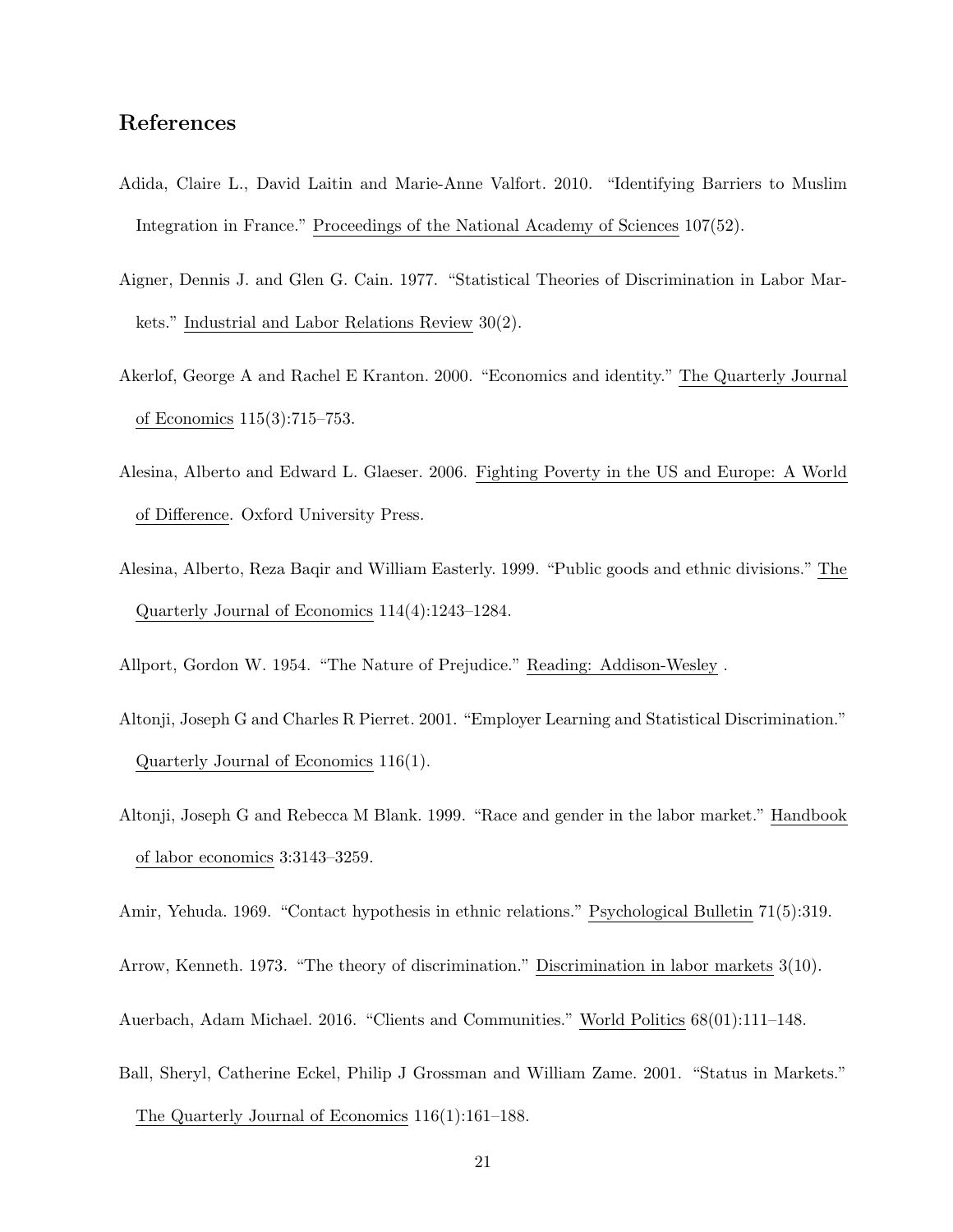<span id="page-21-7"></span><span id="page-21-5"></span>Becker, Gary. 1957. The Economics of Discrimination. University of Chicago Press.

- Bjørnskov, Christian. 2012. "How does social trust affect economic growth?" Southern Economic Journal 78(4):1346–1368.
- <span id="page-21-3"></span>Bobo, Lawrence D. 1999. "Prejudice as group position: Microfoundations of a sociological approach to racism and race relations." Journal of Social Issues 55(3):445–472.
- <span id="page-21-0"></span>Bratton, Michael, Ravi Bhavnani and Tse-Hsin Chen. 2012. "Voting intentions in Africa: Ethnic, economic or partisan?" Commonwealth & Comparative Politics 50(1):27–52.
- <span id="page-21-4"></span>Bulte, Erwin, Andreas Kontoleon, John List, Ty Turley and Maarten Voors. 2012. "When Economics Meets Hierarchy: A Field Experiment on the Workings of the Invisible Hand." Working paper .
- <span id="page-21-1"></span>Carlson, Elizabeth. 2015. "Ethnic voting and accountability in Africa: A choice experiment in Uganda." World Politics 67(02):353–385.
- <span id="page-21-6"></span>Charles, Kerwin Kofi and Jonathan Guryan. 2008. "Prejudice and wages: an empirical assessment of Becker?s The Economics of Discrimination." Journal of Political Economy 116(5):773–809.
- <span id="page-21-8"></span>Cheeseman, Nic et al. 2014. Does the African middle class defend democracy? Evidence from Kenya. Technical report WIDER Working Paper 2014/096.

Constitution of the Federal Republic of Nigeria. 1999.

URL: http://www.nigeria-law.org/ConstitutionOfTheFederalRepublicOfNigeria.htm

<span id="page-21-2"></span>Cross, John Christopher. 1998. Informal politics: Street vendors and the state in Mexico City. Stanford University Press.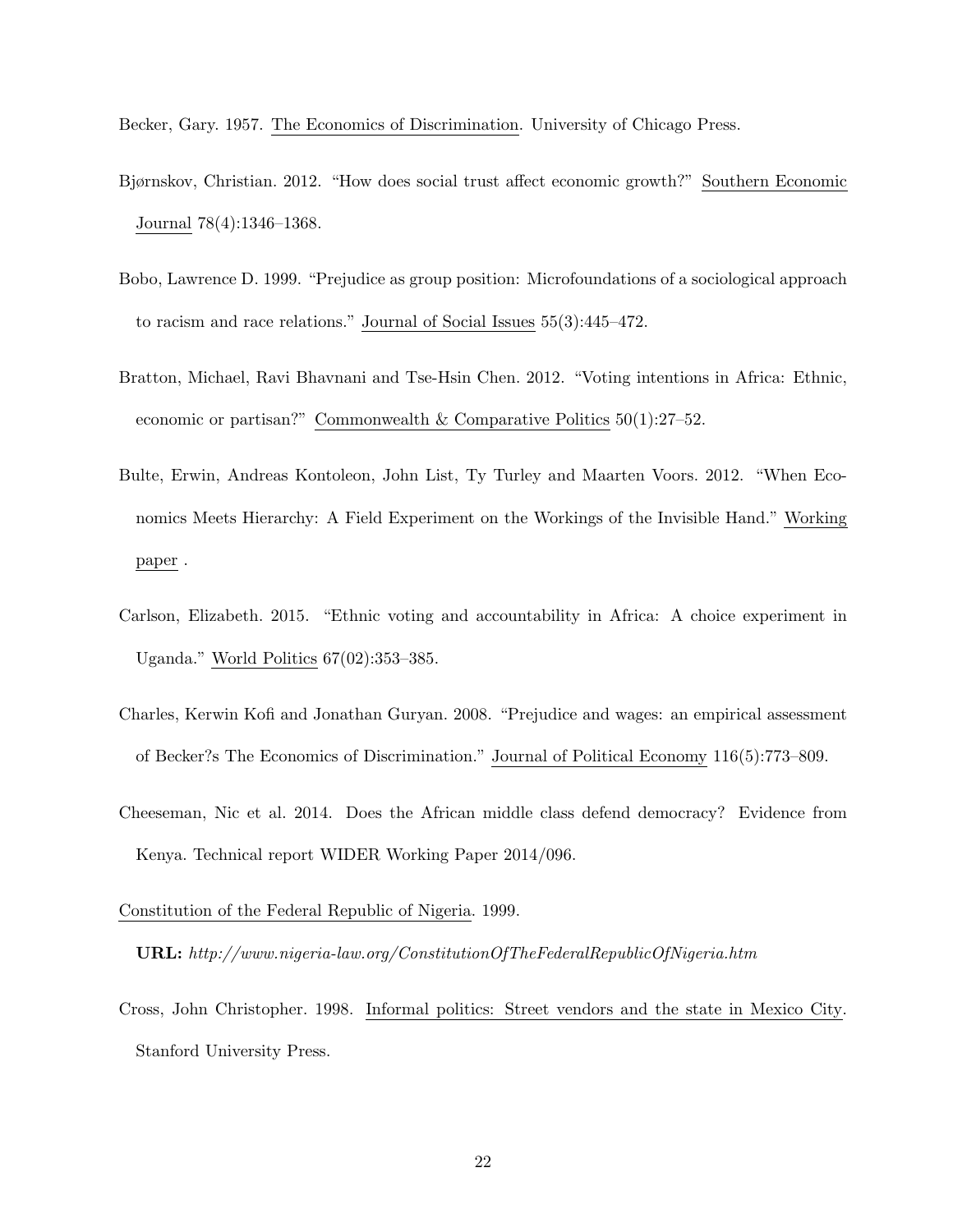- <span id="page-22-0"></span>Darity, William A and Patrick L Mason. 1998. "Evidence on discrimination in employment: codes of color, codes of gender." Journal of Economic Perspectives 12(2):63–90.
- <span id="page-22-4"></span>Dearmon, Jacob and Kevin Grier. 2009. "Trust and development." Journal of Economic Behavior & Organization 71(2):210–220.
- <span id="page-22-9"></span>Delhey, Jan and Kenneth Newton. 2005. "Predicting cross-national levels of social trust: Global pattern or Nordic exceptionalism?" European Sociological Review 21(4):311–327.
- <span id="page-22-2"></span>Dionne, Kim Yi. 2015. "Social networks, ethnic diversity, and cooperative behavior in rural Malawi." Journal of Theoretical Politics 27(4):522–543.
- <span id="page-22-6"></span>Eifert, Benn, Edward Miguel and Daniel N Posner. 2010. "Political competition and ethnic identification in Africa." American Journal of Political Science 54(2):494–510.
- <span id="page-22-8"></span>Esteban, Joan and Debraj Ray. 2008. "On the salience of ethnic conflict." The American Economic Review pp. 2185–2202.
- <span id="page-22-7"></span>Fong, Christina M. and Erzo F.P. Luttmer. 2009. "What Determines Giving to Hurricane Katrina Victims? Experimental Evidence on Racial Group Loyalty." American Economic Journal: Applied Economics 1(2):64–87.
- <span id="page-22-3"></span>Forbes, Harold D. 2004. "Ethnic conflict and the contact hypothesis." The Psychology of Ethnic and Cultural Conflict pp. 69–88.
- <span id="page-22-5"></span>Fukuyama, Francis. 2001. "Social capital, civil society and development." Third world quarterly  $22(1):7-20.$
- <span id="page-22-1"></span>Galarza, Francisco B and Gustavo Yamada. 2014. "Labor market discrimination in Lima, Peru: Evidence from a field experiment." World Development 58:83–94.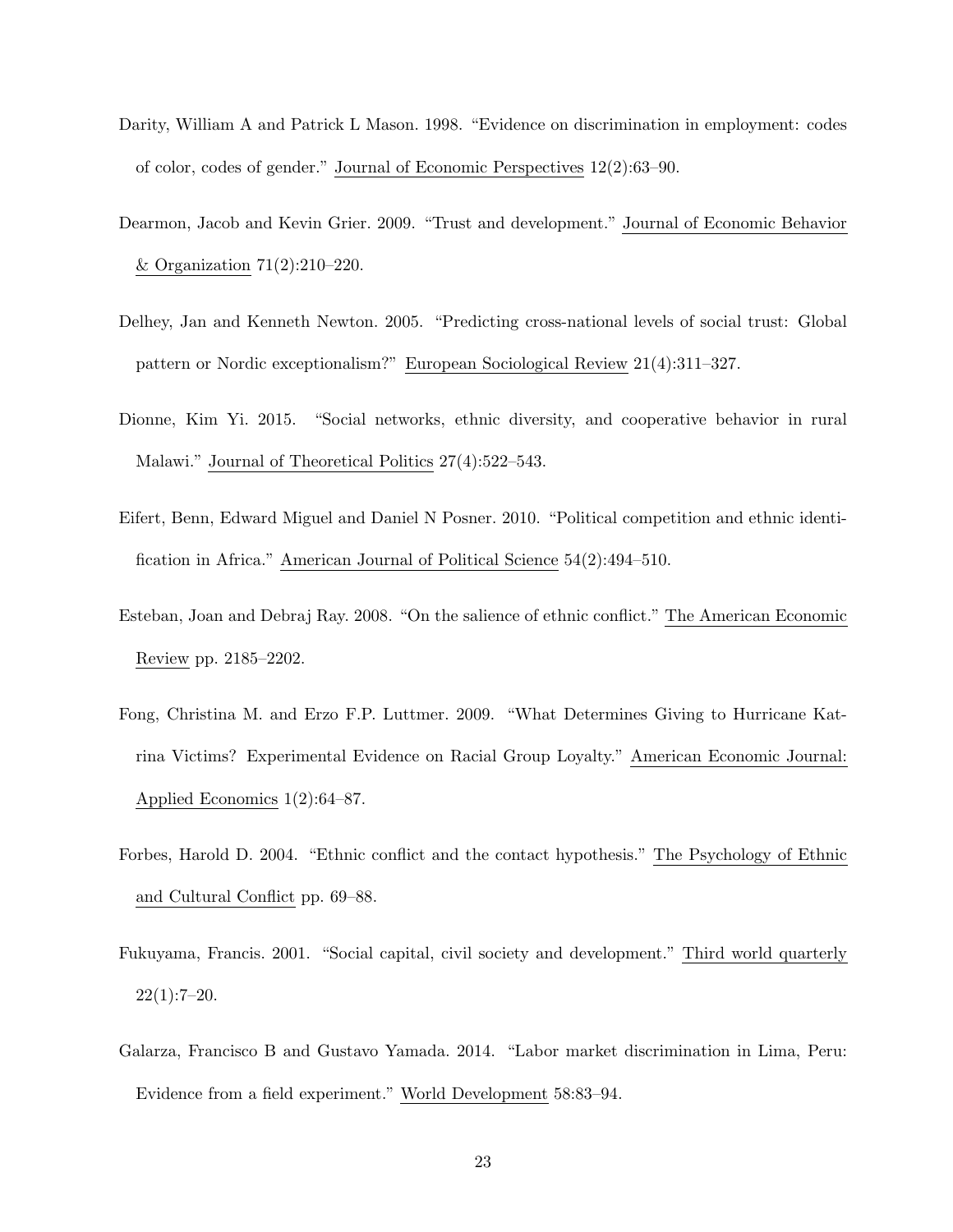- <span id="page-23-3"></span>Gill, Kaveri et al. 2012. "Of poverty and plastic: scavenging and scrap trading entrepreneurs in India's urban informal economy." OUP Catalogue .
- <span id="page-23-7"></span>Gneezy, Uri, John List and Michael K. Price. 2012. Toward an Understanding of Why People Discriminate: Evidence from a Series of Natural Field Experiments. Working Paper 17855 National Bureau of Economic Research.

URL: http://www.nber.org/papers/w17855

- <span id="page-23-0"></span>Guryan, Jonathan and Kerwin Kofi Charles. 2013. "Taste-based or Statistical Discrimination: The Economics of Discrimination Returns to its Roots." The Economic Journal 123(572):F417–F432.
- <span id="page-23-2"></span>Habyarimana, James, Macartan Humphreys, Daniel N Posner and Jeremy M Weinstein. 2009. Coethnicity: Diversity and the dilemmas of collective action. Russell Sage Foundation.
- <span id="page-23-1"></span>Heckman, James. 1998. "Detecting Discrimination." Journal of Economic Perspectives 12(2):101– 116.
- <span id="page-23-8"></span>Henley, Andrew, G Reza Arabsheibani and Francisco G Carneiro. 2009. "On defining and measuring the informal sector: Evidence from Brazil." World Development 37(5):992–1003.
- <span id="page-23-6"></span>Hjort, Jonas. 2014. "Ethnic divisions and production in firms." The Quarterly Journal of Economics 129(4):1899–1946.
- <span id="page-23-5"></span><span id="page-23-4"></span>Holland, Alisha. 2016. "Forbearance." American Political Science Review 110(2).
- Huber, John. 2013. "Ethnicity or Class? Identity Choice in Elections and its Imperfect Implications for Redistribution." Working Paper .
- <span id="page-23-9"></span>Huber, John D and Pavithra Suryanarayan. 2016. "Ethnic Inequality and the Ethnification of Political Parties: Evidence from India." World Politics 68(1):149–188.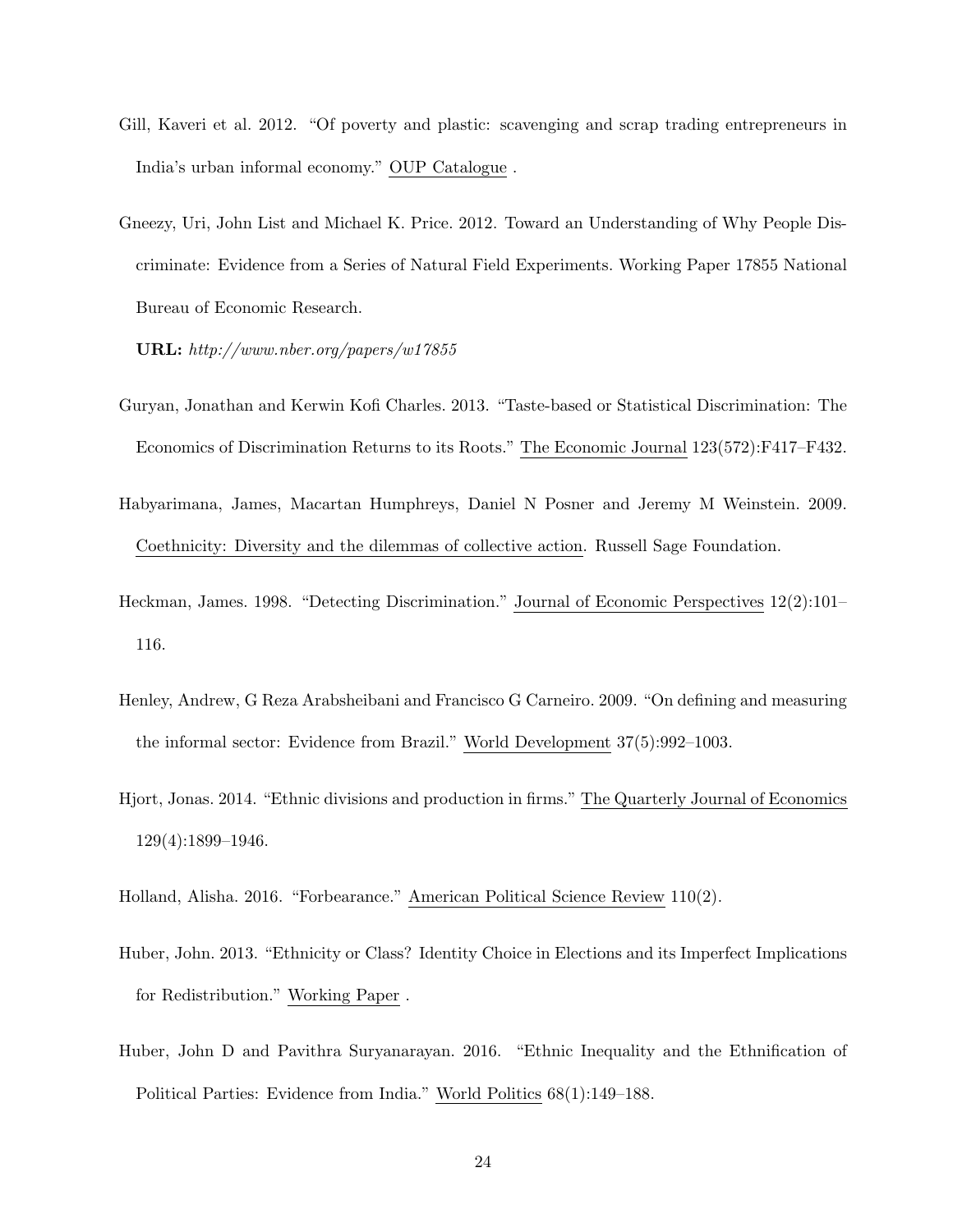<span id="page-24-5"></span>International Crisis Group. 2010. Northern Nigeria: Background to the Conflict. Technical report.

- Levitt, Steven D and Sudhir Alladi Venkatesh. 2000. "An economic analysis of a drug-selling gang's finances." Quarterly Journal of Economics pp. 755–789.
- <span id="page-24-7"></span>Mann, John H. 1959. "The Effect of Inter-Racial Contact on Socio-Metric Choices and Perceptions." The Journal of social psychology 50(1):143–152.
- <span id="page-24-1"></span>McClendon, Gwyneth. N.d. "Race and Responsiveness: A Field Experiment with South African Politicians." The Journal of Experimental Political Science. Forthcoming.
- <span id="page-24-8"></span>Melson, Robert. 1971. "Ideology and Inconsistency: The "Cross-Pressured" Nigerian Worker." The American Political Science Review 65(1):161–171.
- <span id="page-24-2"></span>Michelitch, Kristin. 2015. "Does electoral competition exacerbate interethnic or interpartisan economic discrimination? Evidence from a field experiment in market price bargaining." American Political Science Review 109(01):43–61.
- <span id="page-24-4"></span>Miguel, Edward and Mary Kay Gugerty. 2005. "Ethnic diversity, social sanctions, and public goods in Kenya." Journal of Public Economics 89(11):2325–2368.
- <span id="page-24-0"></span>Moss, Philip and Chris Tilly. 2001. Stories employers tell: Race, skill, and hiring in America. Russell Sage Foundation.
- <span id="page-24-6"></span>Nordman, Christophe J, Faly Rakotomanana and François Roubaud. 2012. "Informal versus Formal: A Panel Data Analysis of Earnings Gaps in Madagascar.".
- <span id="page-24-3"></span>Pager, Devah. 2007. "The Use of Field Experiments for Studies of Employment Discrimination: Contributions, Critiques, and Directions for the Future." The ANNALS of the American Academy of Political and Social Science 609(1):104–133.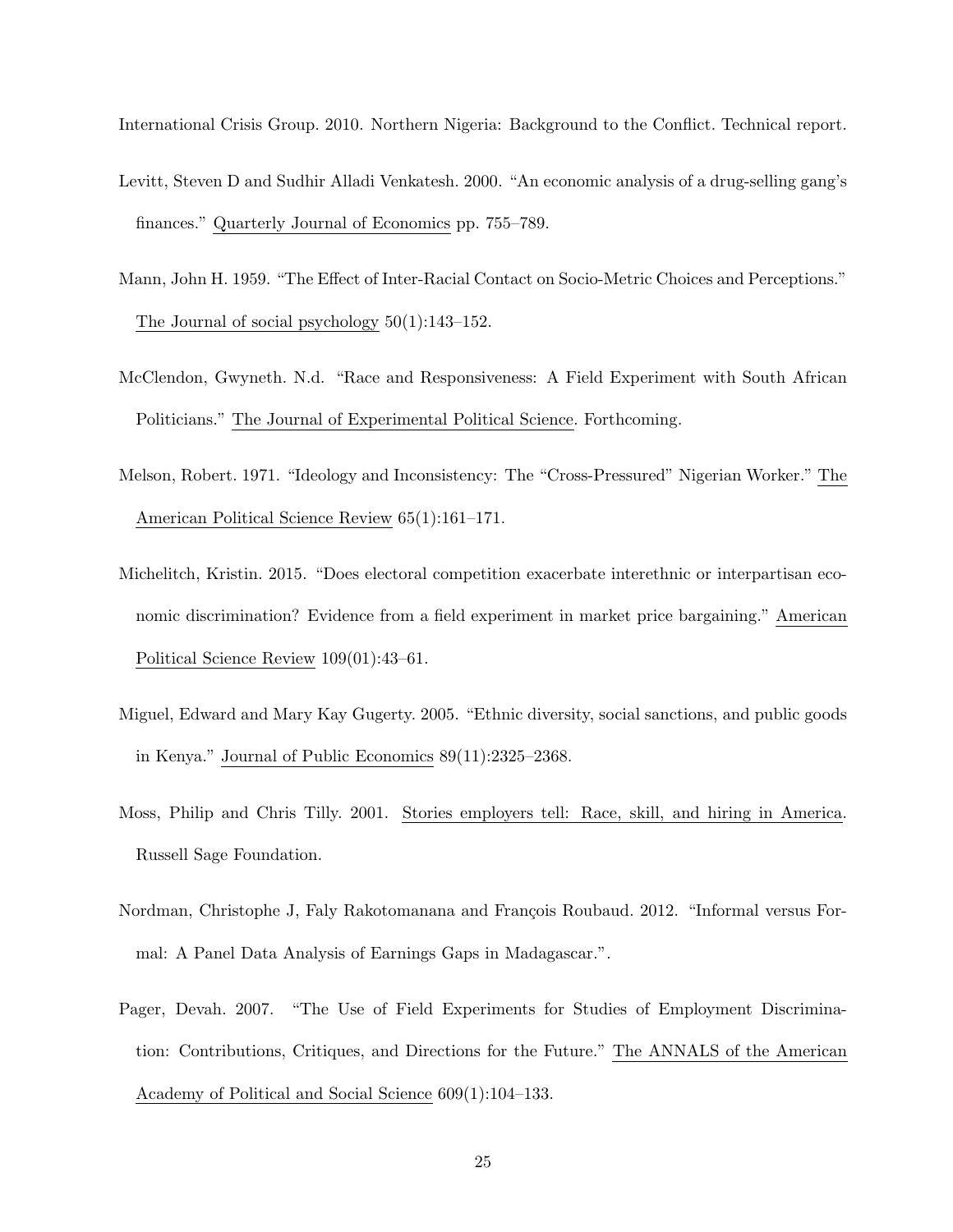- <span id="page-25-1"></span>Pager, Devah, Bruce Western and Bart Bonikowski. 2009. "Discrimination in a Low-Wage Labor Market A Field Experiment." American Sociological Review 74(5):777–799.
- <span id="page-25-0"></span>Pager, Devah and Lincoln Quillian. 2005. "Walking the talk? What employers say versus what they do." American Sociological Review 70(3):355–380.
- <span id="page-25-9"></span>Phelps, Edmund S. 1972. "The statistical theory of racism and sexism." The American Economic Review 62(4):659–661.

<span id="page-25-8"></span><span id="page-25-7"></span>Posner, Daniel N. 2005. Institutions and ethnic politics in Africa. Cambridge University Press.

- Putnam, Robert D. 2002. Democracy in flux: Social capital in contemporary societies. New York: Oxford University Press.
- <span id="page-25-4"></span>Putnam, Robert D. 2007. "E pluribus unum: Diversity and community in the twenty-first century the 2006 Johan Skytte Prize Lecture." Scandinavian Political Studies 30(2):137–174.
- <span id="page-25-3"></span>Sigelman, Lee, Timothy Bledsoe, Susan Welch and Michael W Combs. 1996. "Making contact? Black-white social interaction in an urban setting." American Journal of Sociology pp. 1306–1332.
- <span id="page-25-5"></span>Stolle, Dietlind, Stuart Soroka and Richard Johnston. 2008. "When does diversity erode trust? Neighborhood diversity, interpersonal trust and the mediating effect of social interactions." Political Studies 56(1):57–75.
- <span id="page-25-2"></span>Turner, Margery A., Stephen Ross, George C. Galster and John Yinger. 2002. Discrimination in Metropolitan Housing Markets: National Results from Phase 1 of the Housing Discrimination Study (HDS). Working paper 2002-16 University of Connecticut, Department of Economics. URL: http://ideas.repec.org/p/uct/uconnp/2002-16.html
- <span id="page-25-6"></span>Varshney, Ashutosh. 2001. "Ethnic Conflict and Civil Society: India and Beyond." World Politics 53(03):362–398.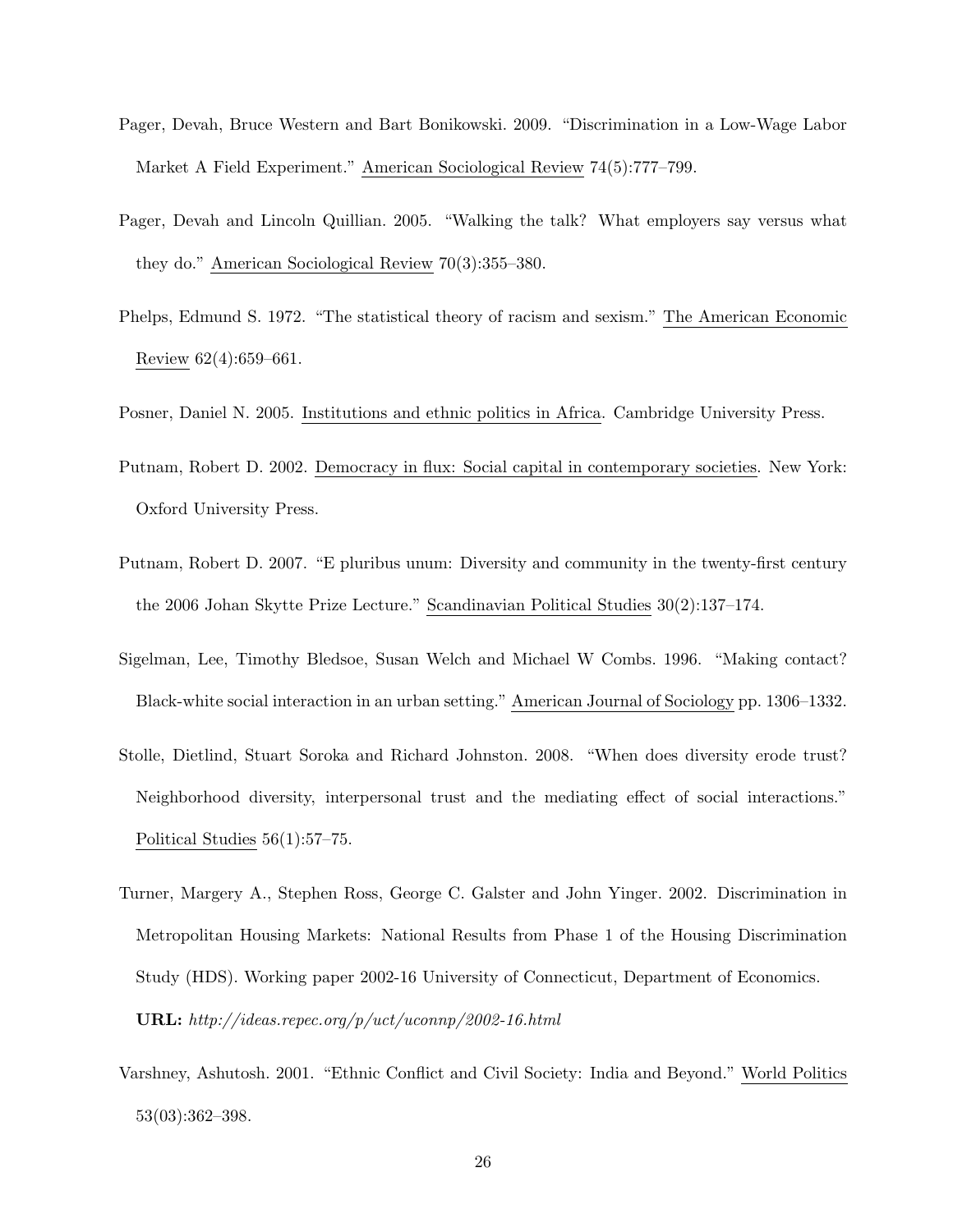- <span id="page-26-4"></span>Varshney, Ashutosh. 2003. Ethnic conflict and civic life: Hindus and Muslims in India. Yale University Press.
- <span id="page-26-1"></span>Williams, Colin C, Muhammad S Shahid and Alvaro Martínez. 2016. "Determinants of the level of informality of informal micro-enterprises: some evidence from the city of Lahore, Pakistan." World Development 84:312–325.
- <span id="page-26-2"></span>Williams, Robin Murphy, John P Dean and Edward A Suchman. 1964. Strangers next door: Ethnic relations in American communities. Prentice-Hall Englewood Cliffs, NJ.
- <span id="page-26-0"></span>Wilson, William J. 1996. "When work disappears: The world of the urban poor." NY: Alfred Knopf .
- <span id="page-26-3"></span>Woolcock, Michael and Deepa Narayan. 2000. "Social capital: Implications for development theory, research, and policy." The World Bank Research Observer 15(2):225–249.

World Health Organization. 2009. Urban Population Growth. Technical report.

### Notes

<sup>1</sup>When asked to choose which of their many identities they feel closest to, 48% of Nigerians picked their ethnic identity (Afrobarometer 2003). This question was dropped from future Afrobarometer rounds. In Botswana, Ghana, and Namibia more respondents report feeling closer to their ethnic identity than any other identity [\(Eifert, Miguel](#page-22-6) [and Posner, 2010\)](#page-22-6).

<sup>2</sup>In this article we use the terms "discrimination" and "differential treatment" interchangeably.

<sup>3</sup>While there is variation across countries in how the informal sector is conceptualized [\(Henley, Arabsheibani and](#page-23-8) [Carneiro, 2009\)](#page-23-8), this is a standard definition, and the one used by Nigerians.

<sup>4</sup>Huber argues that inequality makes ethnicity more salient, and that the effect of democracy on redistribution is weaker with higher levels of inequality. That said, Huber and Suryanarayan [\(2016\)](#page-23-9) note that when class and ethnicity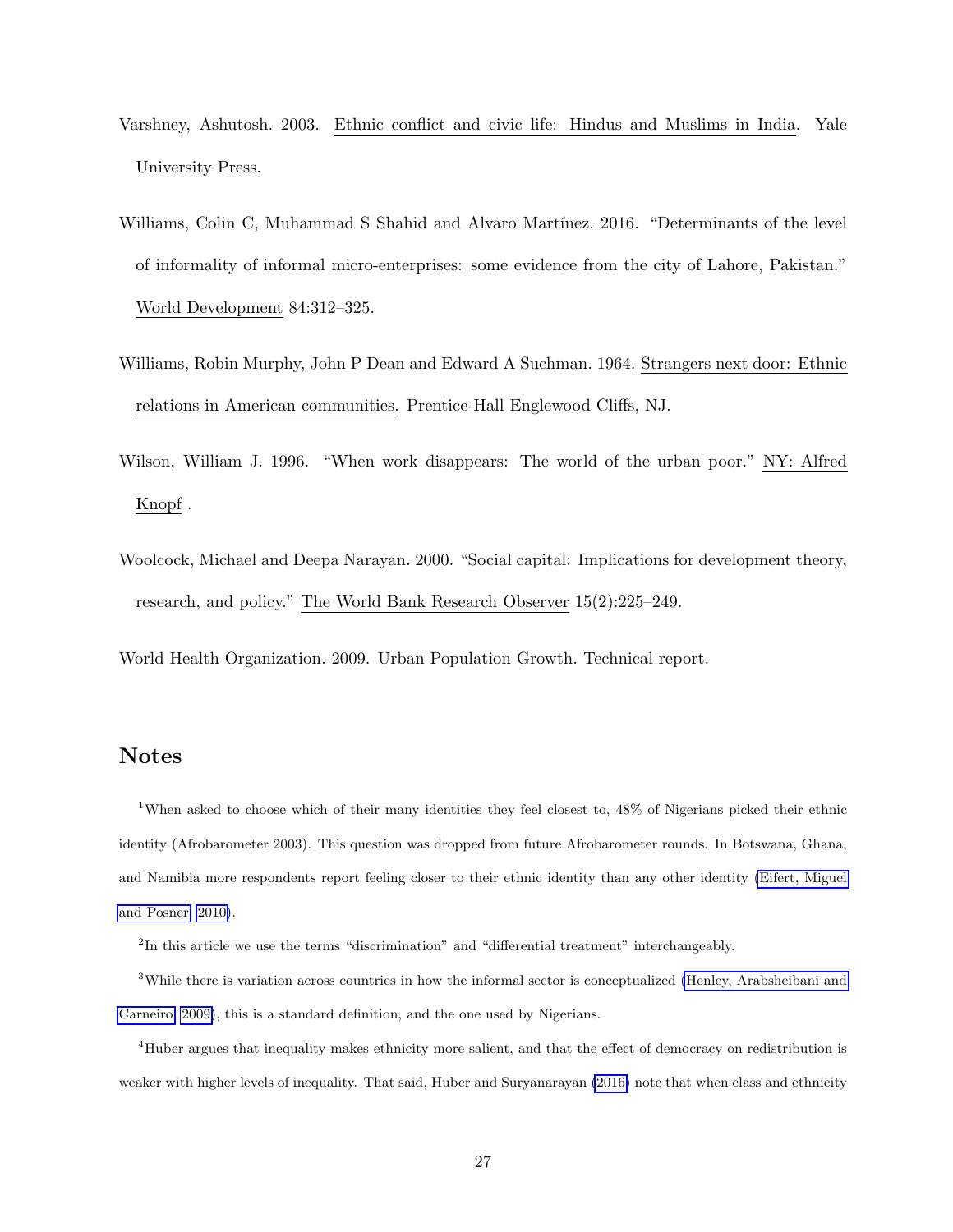overlap (which is not the case in Lagos) parties do not need to choose between ethnicity and class in their targeting of voters.

 ${}^{5}$ One exception is Cheeseman [\(2014\)](#page-21-8).

<sup>6</sup> "The Exclusion Of Ogu (Egun) People From The Lagos And Ogun National Conference Delegates' List," Sahara Reporters, 4 March 2014, http://saharareporters.com/2014/03/04/exclusion-ogu-egun-people-lagos-and-ogunnational-conference-delegates%E2%80%99-list (accessed July 9, 2016).

<sup>7</sup>An exception is Huber and Suryanarayan [\(2016\)](#page-23-9) who consider this question in the India context. They argue that as group ethnic identity and class increasingly overlap, members of an ethnic group will be more likely to support the same party.

<sup>8</sup>We chose to focus on ethnic and class identity after conducting a pilot audit that found suggestive evidence that ethnic and class identity appeared to be salient identities in this context, while religion was not. Restricting the number of treatment arms for the full audit provided us with more statistical power.

<sup>9</sup>Each group constituted a proportional share of interactions; 22% of interactions were with Yoruba sellers,  $78\%$ were with Igbo sellers.

 $10$ Using sellers who were not part of physically-delimited marketplaces had the additional advantage of reducing the likelihood that the sellers would meet and discuss their customers. However, data from the Lagos Trader Survey, a representative panel survey of informal traders in Lagos, suggest that even within markets information sharing among traders is rare. When asked who traders tell when they are cheated by a customer (e.g. a customer buys on credit and does not repay), 34% of traders say they tell no one. Only 4% report sharing this information with another trader in their market or plaza. This is perhaps because traders are in competition with each other. (This data come from the 2016 panel, N=532.)

 $11$ This, of course, means that the quotes received might be different than what sellers actually expected buyers to pay, or what they would pay in a non-experimental environment. We believe that this effect, if any, is small–it would be unusual for anyone (especially a man, especially a university student) to bargain over a few Naira for a single can of rice. Finally, even were one to believe sellers did not expect buyers to pay something quite close to the initial prices offered–despite, we believe, compelling reasons to the contrary–this only would affect the findings were one to believe that for certain types (coethnics/noncoethnics, higher SES/lower SES) of people sellers expected that despite initially quoting higher (lower) prices these individuals would ultimately pay lower (higher) prices than were they of a different type. If this is not the case, one would expect initial quotes to be a monotonic transformation of expected final prices, and as such would not affect the overall story of this work.